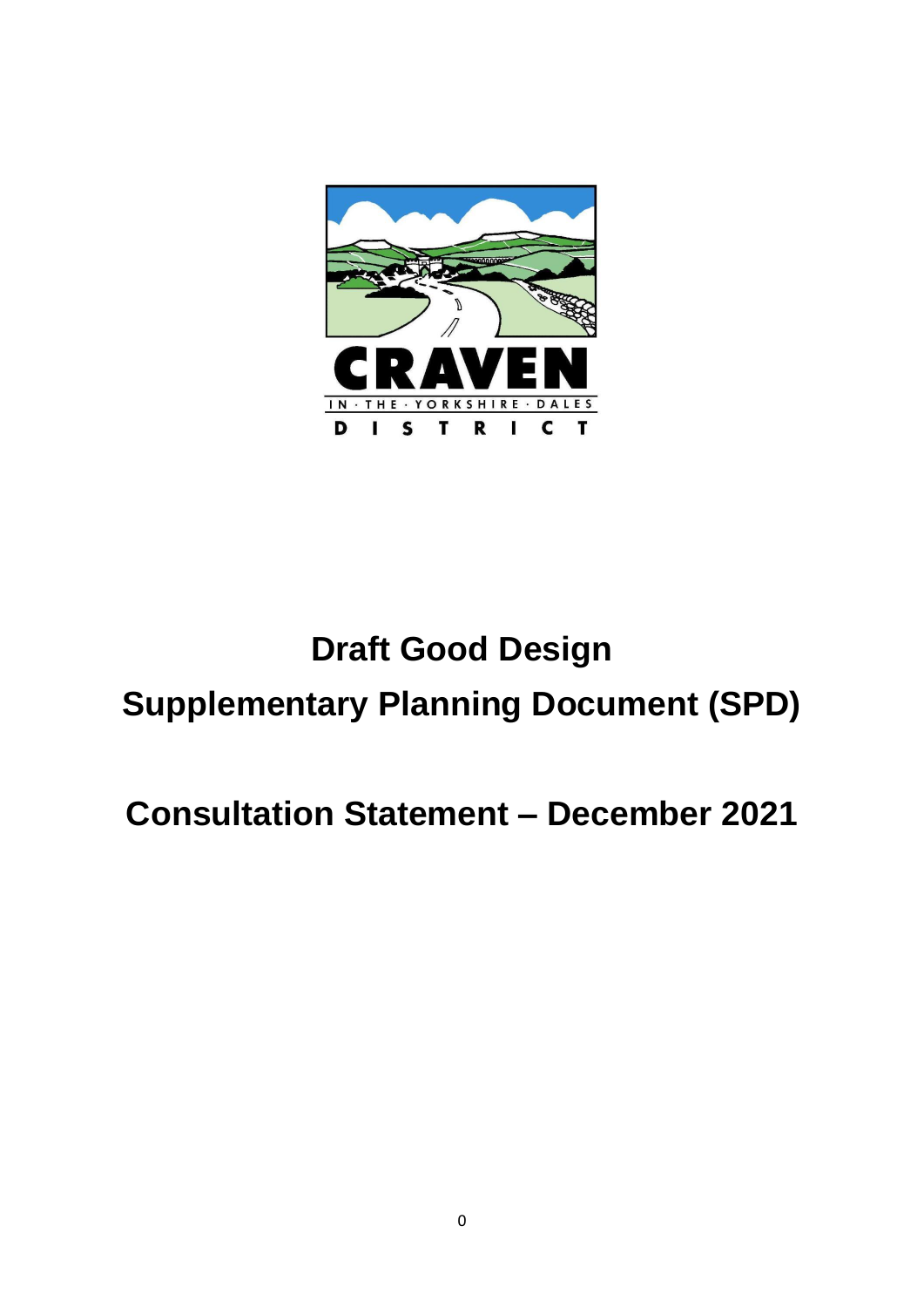#### **Introduction**

- 1. Craven District Council has prepared a draft Supplementary Planning Document (SPD) in relation to Good Design which provides further guidance on good design principles in the Craven Local Plan area. In accordance with the Town & Country Planning (Local Planning) (England) Regulations 2012 (as amended) and NPPF definitions of SPD's, it adds further detail to help explain the objectives relating to the following policies of the Craven Local Plan (Nov 2019) and, once adopted, forms a material consideration in the determination of relevant planning applications:
	- Policy ENV3: Good Design
	- Policy SD1: Presumption in favour of sustainable development
	- Policy SD2: Meeting the challenge of climate change.

### **Purpose of the Consultation Statement**

2. Regulation 12 (a) of the Town and Country Planning (Local Planning) (England) Regulations 2012 (as amended) requires that, before adopting a Supplementary Planning Document, Local Planning Authorities (LPA) should prepare a Consultation Statement. This should include the following information:

(i) The persons the local planning authority consulted when preparing the supplementary planning document;

- (ii) A summary of the main issues raised by those persons; and
- (iii) How those issues have been addressed in the supplementary planning document.

Regulation 12(b) requires both the consultation statement and the SPD to be made available for the purpose of seeking representations on a draft SPD.

#### **Public Consultation**

- 3. In line with Regulations 12 and 13 of the Town and Country Planning (Local Planning) (England) Regulations 2012 (as amended), and the Council's [Statement of Community](https://www.cravendc.gov.uk/planning/statement-of-community-involvement/)  [Involvement](https://www.cravendc.gov.uk/planning/statement-of-community-involvement/) (SCI) 2018, draft SPDs are subject to two rounds of public consultation. Regulation 12 requires LPAs to invite comments on a draft SPD during a period of public participation. Regulation 13 then requires LPAs to invite representations on a draft SPD over a period of not less than four weeks.
- 4. The first public consultation on the draft Good Design SPD ran for a period of four weeks from Monday 13<sup>th</sup> September until Monday 11 October 2021. The first draft SPD was published on the Council's website and comments were invited to be submitted in writing, no later than Monday 11<sup>th</sup> October 2021 either by post or email.
	- 5. Following this first round of public consultation, representations are invited on a second draft of this SPD over a four-week period from 4th January to 1st February 2022. in line with Regulation 13 of the Town and Country Planning (Local Planning) (England) Regulations 2012 (as amended).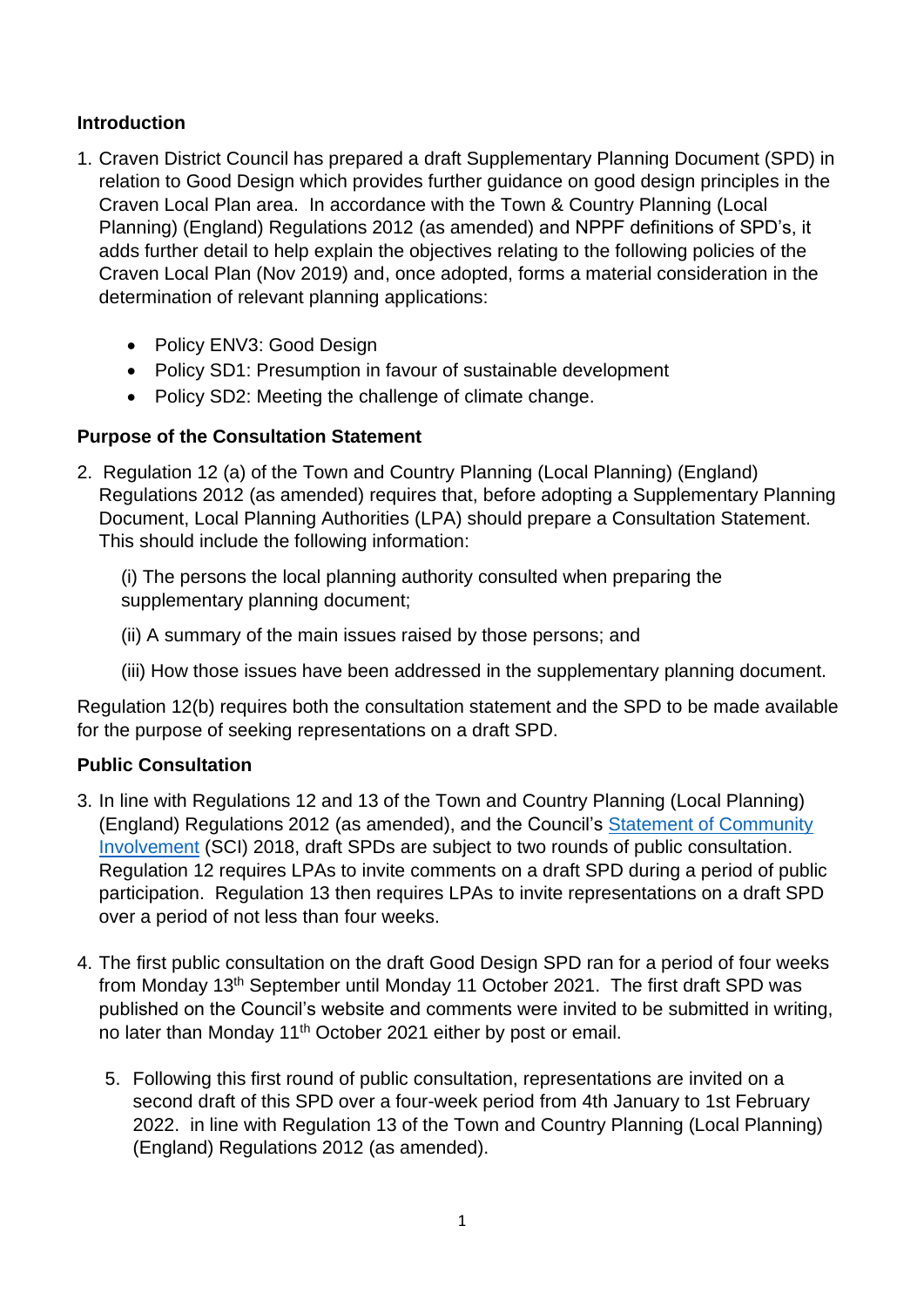- 6. The Council has developed a comprehensive local plan consultation database which includes specific and general bodies and individuals for consultation purposes. The [Subscriptions](https://www.cravendc.gov.uk/planning/spatial-planning/subscriptions/) web page on the Council's website allows individuals and organisations to submit their details and be entered onto the local plan consultation database, via Mailchimp at any time. All contacts within the local plan consultee database were notified of the draft Good Design SPD consultation by either postal or electronic mailshot. Consultees include:
	- Specific Consultation Bodies as defined in The Town and Country Planning (Local Planning) (England) Regulations 2012 and amended Regulations, including Town and Parish Councils
	- General Consultation Bodies as defined in The Town and Country Planning (Local Planning) (England) Regulations 2012 and amended Regulations.
	- Individuals that have subscribed to receive details of spatial planning consultations.
- 7. A press release was issued by the Council on  $10<sup>th</sup>$  September 2021. This was subsequently published in the Craven Herald & Pioneer newspaper on Thursday 16<sup>th</sup> September 2021. The consultation was also promoted on social media (Twitter and Facebook). A copy of the press release is included at Appendix 1 to this report.

### **What issues were raised & How have they been addressed?**

8. A total of 13 representations were received to the first public consultation. Table 1 below sets out who submitted the response, a summary of the main issues raised, the Council's response and how the issues raised have been addressed in the SPD together with details of any changed to the SPD, where appropriate.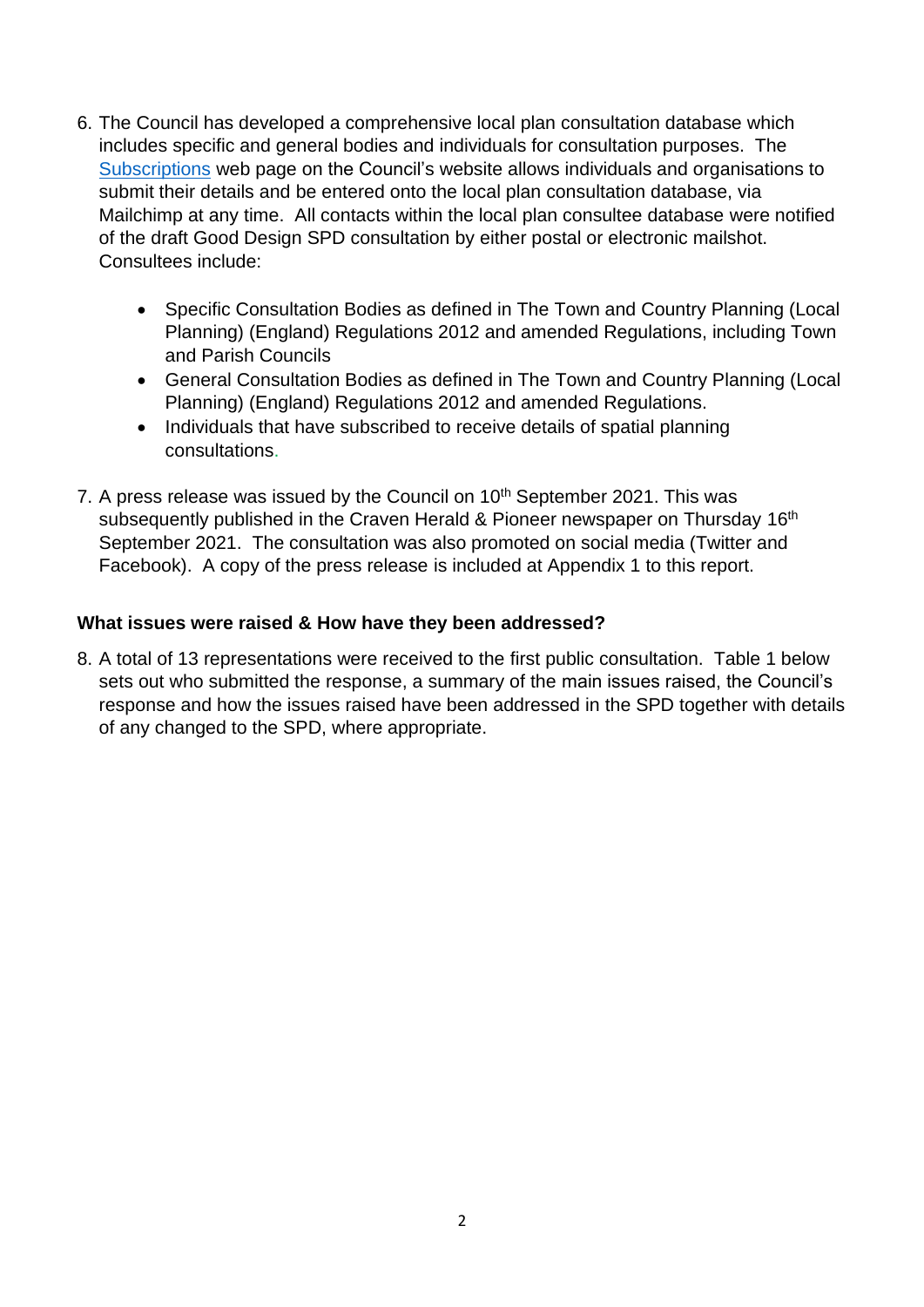Table 1: Summary of the issues raised by respondents, the Council's response and recommended changed to the SPD

| Respondent                           | <b>Summary of Issues raised</b>                                                                                                                                                                                                                                                                                                                                                                                                                                                                                                                                                                                                                                                                                                                                                                                                                                          | <b>Council's Response and</b><br>recommended changes to the SPD<br>(shown in bold)                                                                                                                                                                                                                                                                                                                                                                                                                                                                                                                                                   |
|--------------------------------------|--------------------------------------------------------------------------------------------------------------------------------------------------------------------------------------------------------------------------------------------------------------------------------------------------------------------------------------------------------------------------------------------------------------------------------------------------------------------------------------------------------------------------------------------------------------------------------------------------------------------------------------------------------------------------------------------------------------------------------------------------------------------------------------------------------------------------------------------------------------------------|--------------------------------------------------------------------------------------------------------------------------------------------------------------------------------------------------------------------------------------------------------------------------------------------------------------------------------------------------------------------------------------------------------------------------------------------------------------------------------------------------------------------------------------------------------------------------------------------------------------------------------------|
| Marine<br>Management<br>Organisation | Standard advice regarding marine licensing,<br>marine planning and minerals and waste plans<br>and local aggregate assessments is provided.                                                                                                                                                                                                                                                                                                                                                                                                                                                                                                                                                                                                                                                                                                                              | The standard advice is noted.<br>No change to SPD required.                                                                                                                                                                                                                                                                                                                                                                                                                                                                                                                                                                          |
| Canal &<br><b>River Trust</b>        | Context<br>Policy ENV3 Criterion (d) - Enhancing local<br>distinctiveness                                                                                                                                                                                                                                                                                                                                                                                                                                                                                                                                                                                                                                                                                                                                                                                                | The point is noted relating to<br>allowances for innovative design or<br>strategies.                                                                                                                                                                                                                                                                                                                                                                                                                                                                                                                                                 |
|                                      | The reference to distinctiveness and explicit<br>examples given and referenced in paragraph<br>2.1.20 (and figures 1-3 and 9-11) have the<br>potential to act as a strong mechanism to deter<br>inappropriate developments in areas where<br>consideration needs to be given to the impact on<br>settings and character. We do advise, however,<br>that the imagery chosen has the potential to be<br>accidently interpreted to promote pastiche<br>design of alterations difficult to distinguish from<br>true heritage value. As a result, we would<br>suggest that additional text could be included<br>which explicitly states that allowances for<br>innovative design or strategies that make a<br>material contrast to existing fabric can be<br>allowed if a strong case-by-case justification is<br>made and high-quality design and materials are<br>proposed. | Change to SPD as follows: Add the<br>following new sentence to 2.1.21:<br>"New and innovative designs would<br>not include pastiche, which should<br>be avoided, but may include<br>designs that make an appropriate<br>contrast to existing buildings, so<br>long as they employ high quality<br>materials and achieve good design<br>overall."<br>The Council agrees that the policy<br>could be more effective if the caveat<br>'where possible' was removed.<br><b>Change to SPD as follows: Amend</b><br>the first sentence of paragraph 2.2.3<br>as follows:<br>"The bins described above should<br>be accommodated within the |
|                                      | Policy ENV3 Criterion (g) - External Storage<br>Space<br>Paragraph 2.2.3 relates to refuse storage. Often<br>these areas can be highly visible from the public<br>realm, including our towpath network, especially<br>with regards to commercial units. Whilst we note<br>that the paragraph refers to the need for bin<br>storage to be sensitively designed and located,<br>the text 'where possible' does add a significant<br>caveat. In addition, the paragraph does not refer<br>explicitly to the need to screen such facilitates<br>from the public realm. We therefore advice that<br>the policy could be more effective if the caveat<br>was removed, and if the paragraph text was<br>expanded to state that "refuse facilities should<br>be sited so that their prominence from the public<br>realm is minimised".                                           | boundary of each property with<br>designated storage areas which are<br>sensitively located and designed."<br>Add the following sentence:<br>"Refuse facilities should be sited so<br>that their prominence from the<br>public realm is minimised."<br>Support welcomed.<br>No change to SPD required.                                                                                                                                                                                                                                                                                                                               |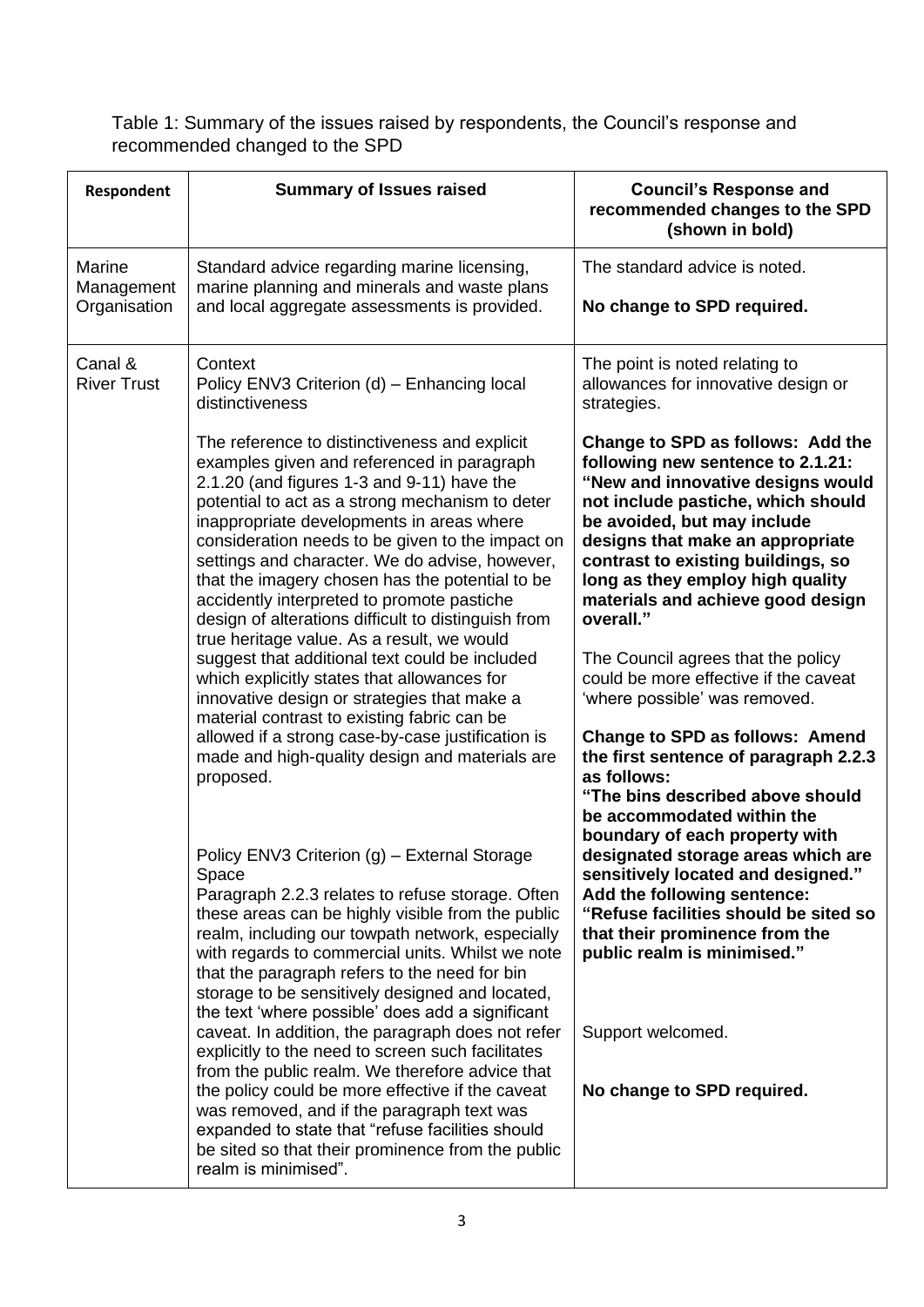| Respondent                          | <b>Summary of Issues raised</b>                                                                                                                                                                                                                                                                                                                                                                                                                                                                                                         | <b>Council's Response and</b><br>recommended changes to the SPD<br>(shown in bold)                                                                                                                                                                                                                                                                       |
|-------------------------------------|-----------------------------------------------------------------------------------------------------------------------------------------------------------------------------------------------------------------------------------------------------------------------------------------------------------------------------------------------------------------------------------------------------------------------------------------------------------------------------------------------------------------------------------------|----------------------------------------------------------------------------------------------------------------------------------------------------------------------------------------------------------------------------------------------------------------------------------------------------------------------------------------------------------|
|                                     | Policy ENV3 Criterion (j) - Permeable<br>Developments                                                                                                                                                                                                                                                                                                                                                                                                                                                                                   | Support welcomed.<br>No change to SPD required.                                                                                                                                                                                                                                                                                                          |
|                                     | The Trust promote the use of our network for<br>sustainable travel and leisure. The aspirations of<br>paragraph 2.3.8, which promotes permeability<br>within development, fits within our ambitions to<br>promote connectivity from development to the<br>canal corridor. Contextual analysis is key within<br>the design process to recognise the canal's<br>location and key access points for use as either<br>a place of amenity, fitness, learning or<br>sustainable vehicular free travel.                                        |                                                                                                                                                                                                                                                                                                                                                          |
|                                     | <b>Designing Out Crime</b>                                                                                                                                                                                                                                                                                                                                                                                                                                                                                                              | Support welcomed.                                                                                                                                                                                                                                                                                                                                        |
|                                     | The Trust encourages development to promote<br>natural surveillance over our spaces, which can<br>be a deterrent to crime, and can make our<br>network more welcoming for use. Approaches<br>within paragraph 2.5.1 to promote natural<br>surveillance as a deterrent to crime could help<br>achieve this aim.                                                                                                                                                                                                                          | No change to SPD required.                                                                                                                                                                                                                                                                                                                               |
|                                     | Pre-application discussions<br>The Trust, in our role as statutory consultee,<br>does offer Pre-Application advice to prospective<br>applicants. For developments close to our<br>network, this can allow us to provide specific<br>advice upon our network, including opportunities<br>for designed to integrate with our network where<br>appropriate.<br>We advise that section 3.1.0 should refer to the<br>potential for applicants to consult with Statutory<br>Consultees, as this could assist in the<br>development of design. | Agree that Section 3.1.0 should refer<br>to the potential for applicants to<br>consult with Statutory Consultees.<br><b>Change to SPD as follows: Add</b><br>sentence after the first sentence of<br>paragraph 3.1.1:<br>"Applicants are also encouraged to<br>consult with Statutory Consultees<br>as this can assist in the<br>development of design". |
| <b>North</b><br>Yorkshire<br>Police | Pleased with section 2.5.0 on Designing Out<br>Crime and it is hoped that this will be retained in<br>any future version of this SPD.                                                                                                                                                                                                                                                                                                                                                                                                   | Support welcomed.<br>No change to SPD required.                                                                                                                                                                                                                                                                                                          |
|                                     | Suggest the following definition of defensible<br>space is included within the second bullet point<br>at paragraph 2.5.1: "Defensible Space is<br>described as something which is clearly defined,                                                                                                                                                                                                                                                                                                                                      | Change to SPD as follows: Add a<br>sentence to start of the second<br>bullet point in paragraph 2.5.1 as<br>follows: "Defensible space is                                                                                                                                                                                                                |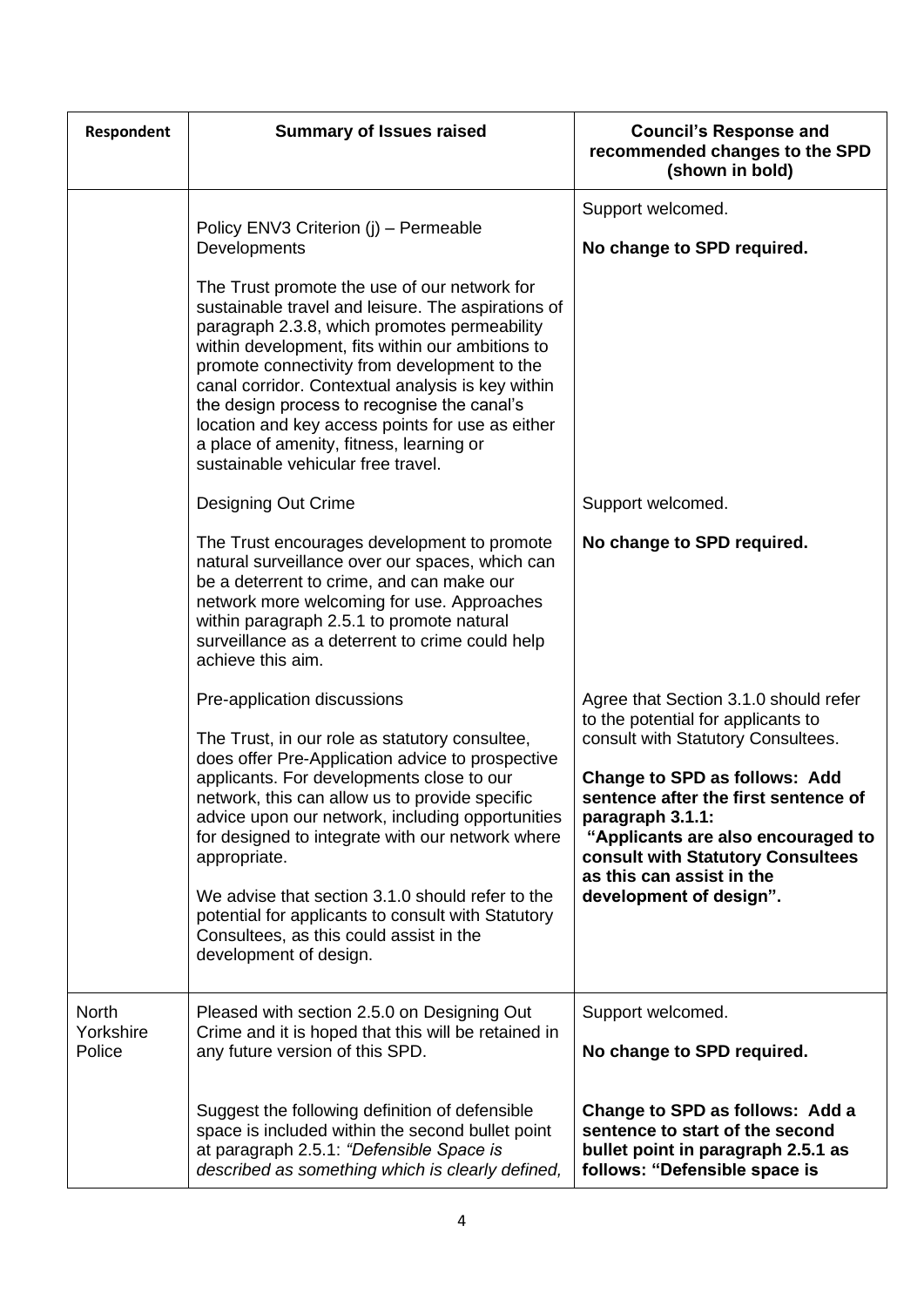| Respondent | <b>Summary of Issues raised</b>                                                                                                                                                                                                                                                                                                                                                                                                                                                                                                                                                                                                                                                                                                                                                                                                                                                                                                                                                                                                                                                                                                                                                                                                                                                                                                                                                                                                                                                                                                                                                                                                                                                                                                                                                                      | <b>Council's Response and</b><br>recommended changes to the SPD<br>(shown in bold)                                                                                                                                                                                                                                                                                                                                                                                                                                                                                                                                                                                                                                                                                                                                                                                               |
|------------|------------------------------------------------------------------------------------------------------------------------------------------------------------------------------------------------------------------------------------------------------------------------------------------------------------------------------------------------------------------------------------------------------------------------------------------------------------------------------------------------------------------------------------------------------------------------------------------------------------------------------------------------------------------------------------------------------------------------------------------------------------------------------------------------------------------------------------------------------------------------------------------------------------------------------------------------------------------------------------------------------------------------------------------------------------------------------------------------------------------------------------------------------------------------------------------------------------------------------------------------------------------------------------------------------------------------------------------------------------------------------------------------------------------------------------------------------------------------------------------------------------------------------------------------------------------------------------------------------------------------------------------------------------------------------------------------------------------------------------------------------------------------------------------------------|----------------------------------------------------------------------------------------------------------------------------------------------------------------------------------------------------------------------------------------------------------------------------------------------------------------------------------------------------------------------------------------------------------------------------------------------------------------------------------------------------------------------------------------------------------------------------------------------------------------------------------------------------------------------------------------------------------------------------------------------------------------------------------------------------------------------------------------------------------------------------------|
|            | clearly owned and has good natural surveillance<br>and separates public from private areas and<br>also separates one private area from another."                                                                                                                                                                                                                                                                                                                                                                                                                                                                                                                                                                                                                                                                                                                                                                                                                                                                                                                                                                                                                                                                                                                                                                                                                                                                                                                                                                                                                                                                                                                                                                                                                                                     | described as something which is<br>clearly defined, clearly owned and<br>has good natural surveillance and<br>separates public from private areas<br>and also separates one private area<br>from another."                                                                                                                                                                                                                                                                                                                                                                                                                                                                                                                                                                                                                                                                       |
|            | In relation to the second part of the second<br>bullet point at 2.5.1 regarding cul-de-sacs,<br>although it acknowledges that this type of design<br>feature can be highly secure, it goes on to<br>suggest that in order to enable permeability that<br>a compromise can be made by having footpath<br>connections between cul-de-sacs. There are few<br>reasons why the security of a development and<br>the homes in it should be compromised, in<br>particular to increase the permeability of a<br>scheme, as this provides offenders with<br>additional access/escape routes.<br>Section 8.6 of Secured by Design's document<br>Homes 2019, states: "However, research that<br>the benefit of a cul-de-sac can be compromised<br>if one or more of the following undesirable<br>features exists:<br>Backing onto open land, railway<br>lines, canal towpaths etc.<br>Are very deep (long);<br>Linked to one another by<br>footpaths (leaky cul-de-sacs);<br>Poorly lit.<br>Section 8.7 of the same document states: "Cul-<br>de-sacs that connect by footpaths to other parts<br>of a development, often referred to as "leaky cul-<br>de-sacs", experience the highest levels of crime<br>when compared to crime levels within a true cul-<br>de-sac. Crime in this kind of design can be<br>110% higher than crime in a true cul-de-sac and<br>therefore should be avoided."<br>It is therefore request that consideration be<br>given to removing the following wording from the<br>SPD as it appears to encourage the linking of<br>cul-de-sacs, which as outlined above, should be<br>avoided. "As cul-de-sacs reduce permeability, a<br>compromise can be where dwellings are joined<br>by networks of footpaths that are regularly used,<br>with passive surveillance in evidence. This | The comments on cul-de-sacs are<br>noted. On order for the draft SPD to be<br>consistent with the Secured By Design<br>document 2019 there is a need to be<br>clear that the specific undesirable<br>features listed within this comment<br>should be avoided in cul-de-sacs.<br>The SPD is changed as follows -<br>replace the fourth and fifth sentence in<br>the second bullet point of paragraph<br>2.5.1 with the following text:<br>"The publication, Secured By<br>Design: Homes 2019 provides<br>design guidance specifically<br>relating to cul-de-sacs and states<br>that the benefit of a cul-de-sac can<br>be compromised if one or more if<br>the following undesirable features<br>exists:<br>Backing onto open land,<br>railway lines, canal towpaths<br>etc;<br>Are very long;<br>linked to one another by<br>footpaths (leaky cul-de-<br>sacs);<br>poorly lit." |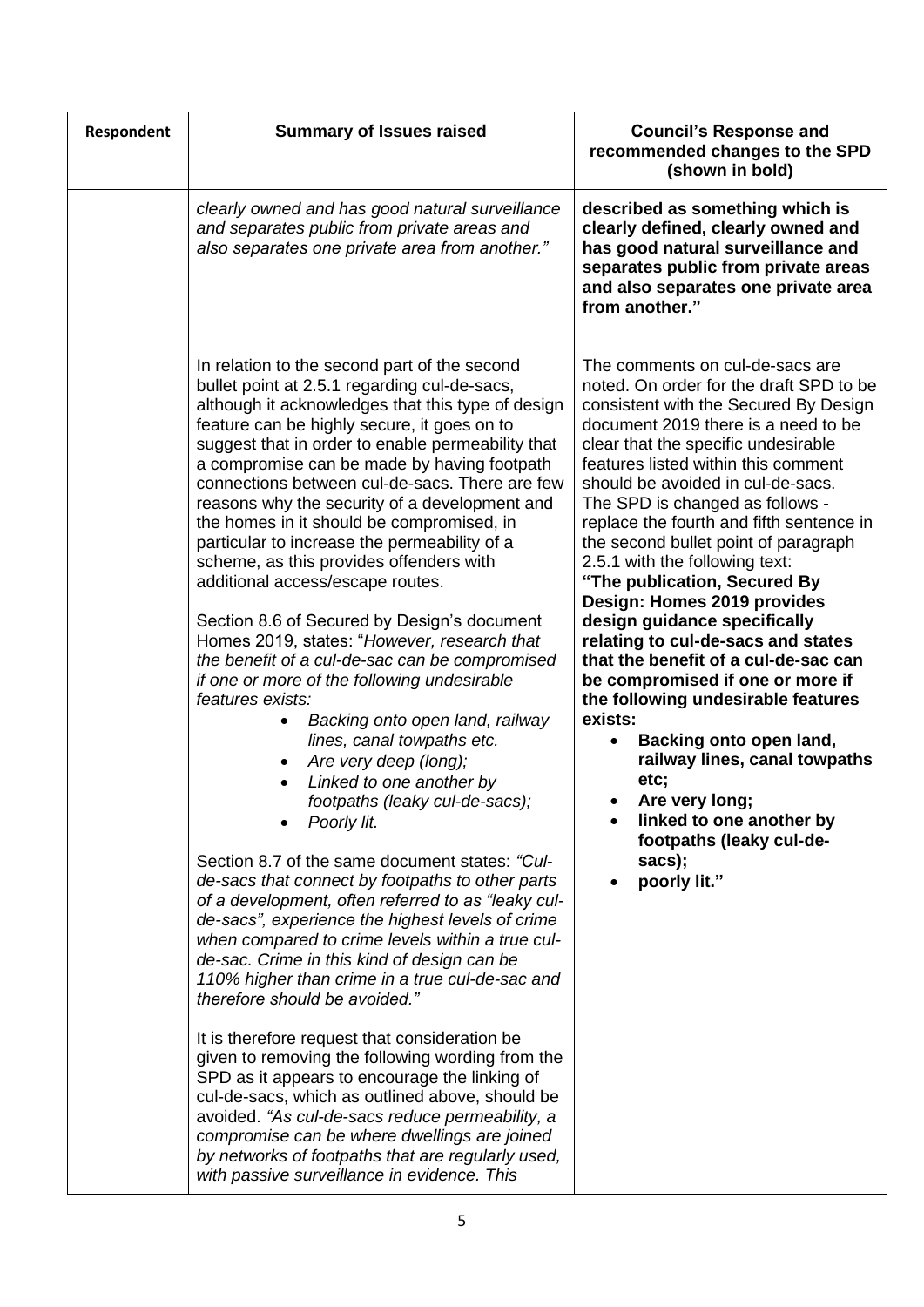| Respondent                         | <b>Summary of Issues raised</b>                                                                                                                                                                                                                                                                                                                                                                                                                                                                                                                                                                                                                                                                                                                                                                                                                                                                                                                                                                                                                                  | <b>Council's Response and</b><br>recommended changes to the SPD<br>(shown in bold)                                                                                                                                                                                                                                                                                                                                                                                                                                                                                                                                                                                                               |
|------------------------------------|------------------------------------------------------------------------------------------------------------------------------------------------------------------------------------------------------------------------------------------------------------------------------------------------------------------------------------------------------------------------------------------------------------------------------------------------------------------------------------------------------------------------------------------------------------------------------------------------------------------------------------------------------------------------------------------------------------------------------------------------------------------------------------------------------------------------------------------------------------------------------------------------------------------------------------------------------------------------------------------------------------------------------------------------------------------|--------------------------------------------------------------------------------------------------------------------------------------------------------------------------------------------------------------------------------------------------------------------------------------------------------------------------------------------------------------------------------------------------------------------------------------------------------------------------------------------------------------------------------------------------------------------------------------------------------------------------------------------------------------------------------------------------|
|                                    | layout promotes permeability whilst reducing<br>anti-social activity."                                                                                                                                                                                                                                                                                                                                                                                                                                                                                                                                                                                                                                                                                                                                                                                                                                                                                                                                                                                           |                                                                                                                                                                                                                                                                                                                                                                                                                                                                                                                                                                                                                                                                                                  |
| Water<br><b>Resources</b><br>West  | Advice has been provided in the preparation of<br>new local plans or updates to local plans. Advice<br>regarding water efficiency for residential<br>development for local authorities is provided.                                                                                                                                                                                                                                                                                                                                                                                                                                                                                                                                                                                                                                                                                                                                                                                                                                                              | The advice on water efficiency<br>measures is noted. It would appear to<br>be advice relevant to the preparation<br>of new local plans or updates to local<br>plans, rather than the preparation of<br>SPD <sub>s</sub> .                                                                                                                                                                                                                                                                                                                                                                                                                                                                        |
|                                    |                                                                                                                                                                                                                                                                                                                                                                                                                                                                                                                                                                                                                                                                                                                                                                                                                                                                                                                                                                                                                                                                  | No change to SPD required.                                                                                                                                                                                                                                                                                                                                                                                                                                                                                                                                                                                                                                                                       |
| <b>The Coal</b><br>Authority       | As you will be aware within the Craven area<br>there are recorded risk features present, arising<br>from past coal mining activity, at surface and<br>shallow depth including mine entries, shallow<br>coal workings and reported surface hazards.                                                                                                                                                                                                                                                                                                                                                                                                                                                                                                                                                                                                                                                                                                                                                                                                               | It is noted that the consultee has no<br>specific comments to make on this<br>draft SPD.                                                                                                                                                                                                                                                                                                                                                                                                                                                                                                                                                                                                         |
|                                    | These features pose a potential risk to public<br>safety and surface stability.                                                                                                                                                                                                                                                                                                                                                                                                                                                                                                                                                                                                                                                                                                                                                                                                                                                                                                                                                                                  | No change to SPD required.                                                                                                                                                                                                                                                                                                                                                                                                                                                                                                                                                                                                                                                                       |
|                                    | It is noted that this current consultation relates to<br>a draft Good Design SPD. The Planning team at<br>the Coal Authority has no specific comments to<br>make on this document.                                                                                                                                                                                                                                                                                                                                                                                                                                                                                                                                                                                                                                                                                                                                                                                                                                                                               |                                                                                                                                                                                                                                                                                                                                                                                                                                                                                                                                                                                                                                                                                                  |
| Yorkshire<br><b>Wildlife Trust</b> | Green Infrastructure<br>Including nature rich areas within development is<br>good for mental as well as physical health and we<br>therefore support the references within the SPD<br>to the Green Infrastructure Network. It is well<br>established through research that contact with<br>wildlife and the wild places yields benefits (Social<br>return on investment analysis of the health and<br>wellbeing impacts of Wildlife Trust programmes,<br>Report). We<br>also<br>2019<br>recognise<br>the<br>benefits that street trees can provide for both<br>people and wildlife, which include slowing run-off,<br>providing shade, improving air quality, storing<br>reducing<br>carbon,<br>and<br>urban<br>heat-island<br>effects. Any planting should ensure the right<br>trees (or other planting) in the right place which<br>usually means locally native trees of local<br>provenance and in keeping with the surrounding<br>natural habitat.<br>We<br>welcome<br>design<br>which<br>take<br>can<br>а<br>multifunctional<br>approach and deliver mutual | Support welcomed.<br>These comments relate to green<br>infrastructure and biodiversity net gain.<br>Whilst some of the general design<br>principles set out in policy ENV3 and<br>further detail provided by this draft<br>SPD, link to the provision of green<br>infrastructure and biodiversity net gain<br>in the design of new developments this<br>draft SPD specifically provides further<br>guidance to policy ENV3: Good<br>Design.<br>Where appropriate, applicants would<br>need to have regard to the<br>requirements of local plan policies<br>ENV4: Biodiversity and ENV5: Green<br>Infrastructure.<br>The Council is currently drafting a<br>Green Infrastructure and Biodiversity |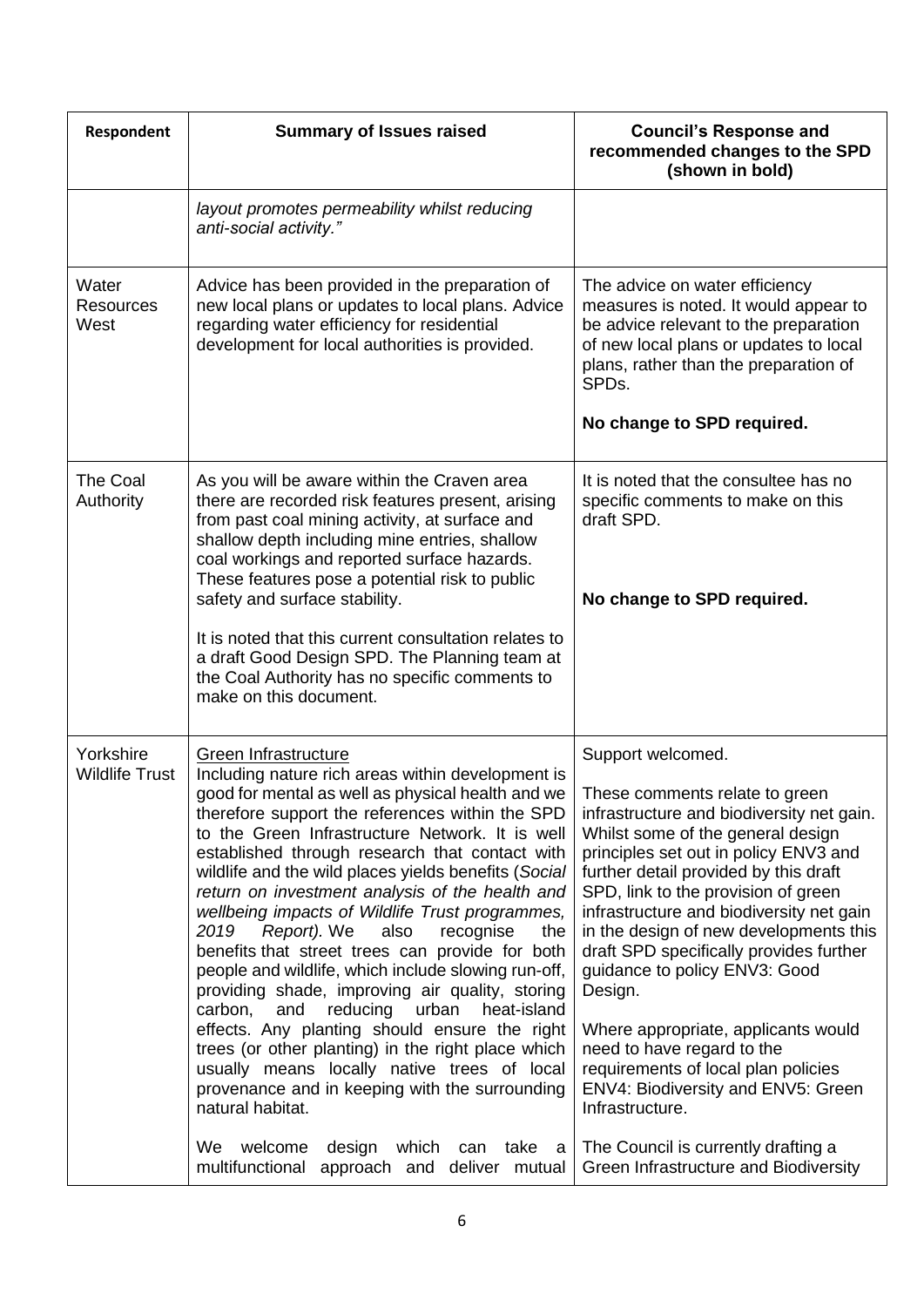| <b>Respondent</b> | <b>Summary of Issues raised</b>                                                                                                                                                                                                                                                                                                                                                                                                                                                                                         | <b>Council's Response and</b><br>recommended changes to the SPD<br>(shown in bold)                                                                                                                         |
|-------------------|-------------------------------------------------------------------------------------------------------------------------------------------------------------------------------------------------------------------------------------------------------------------------------------------------------------------------------------------------------------------------------------------------------------------------------------------------------------------------------------------------------------------------|------------------------------------------------------------------------------------------------------------------------------------------------------------------------------------------------------------|
|                   | benefits for people and wildlife, such as roof<br>gardens and green roofs, green walls, SUDS and<br>rain gardens.                                                                                                                                                                                                                                                                                                                                                                                                       | SPD, which will be subject to public<br>consultation early in 2022. The<br>Yorkshire Wildlife Trust will have the<br>opportunity to provide a consultation<br>response on this draft SPD in due<br>course. |
|                   | <b>Building with Nature</b><br>Yorkshire Wildlife Trust would also recommend<br>inclusion of details of the 'Building with Nature'<br>initiative within the SPD, which is a framework<br>that enables developers to integrate high-quality<br>multifunctional green infrastructure to create<br>places in which people and nature can flourish.                                                                                                                                                                         | No change to SPD required.                                                                                                                                                                                 |
|                   | Building with Nature sets out standards to provide<br>a benchmark to be used in addition to the<br>Biodiversity Net Gain metric, in order to provide a<br>qualitative<br>assessment<br>of<br>a<br>proposed<br>development site. Yorkshire<br>Wildlife<br>Trust<br>provides details of the Building with Nature (BwN)<br>key themes, which relate to core, wildlife, water<br>and wellbeing.                                                                                                                             |                                                                                                                                                                                                            |
|                   | Further information can be accessed via the<br>website: https://www.buildingwithnature.org.uk.                                                                                                                                                                                                                                                                                                                                                                                                                          |                                                                                                                                                                                                            |
|                   | <b>Biodiversity Net Gain</b><br>In accordance with NPPF para 175d, the<br>proposals should demonstrate a 'measurable'<br>biodiversity.<br>net<br>gain<br>in<br>The<br>emerging<br>Environment Bill which is expected to put a<br>requirement for all proposals to achieve a 10%<br>net gain in biodiversity; whilst not yet formally<br>released, this level is already being implemented<br>as good practice across the country and we<br>would encourage the inclusion of a net gain target<br>for Craven in the SPD. |                                                                                                                                                                                                            |
|                   | One of The Wildlife Trusts' strategic aims is to<br>make it normal practice for all residential,<br>commercial and infrastructure development to<br>contribute positively to nature's recovery on land<br>and at sea. Biodiversity Net Gain, implemented in<br>the right way, is therefore an important<br>mechanism to help achieve The Wildlife Trusts'<br>ambition.                                                                                                                                                  |                                                                                                                                                                                                            |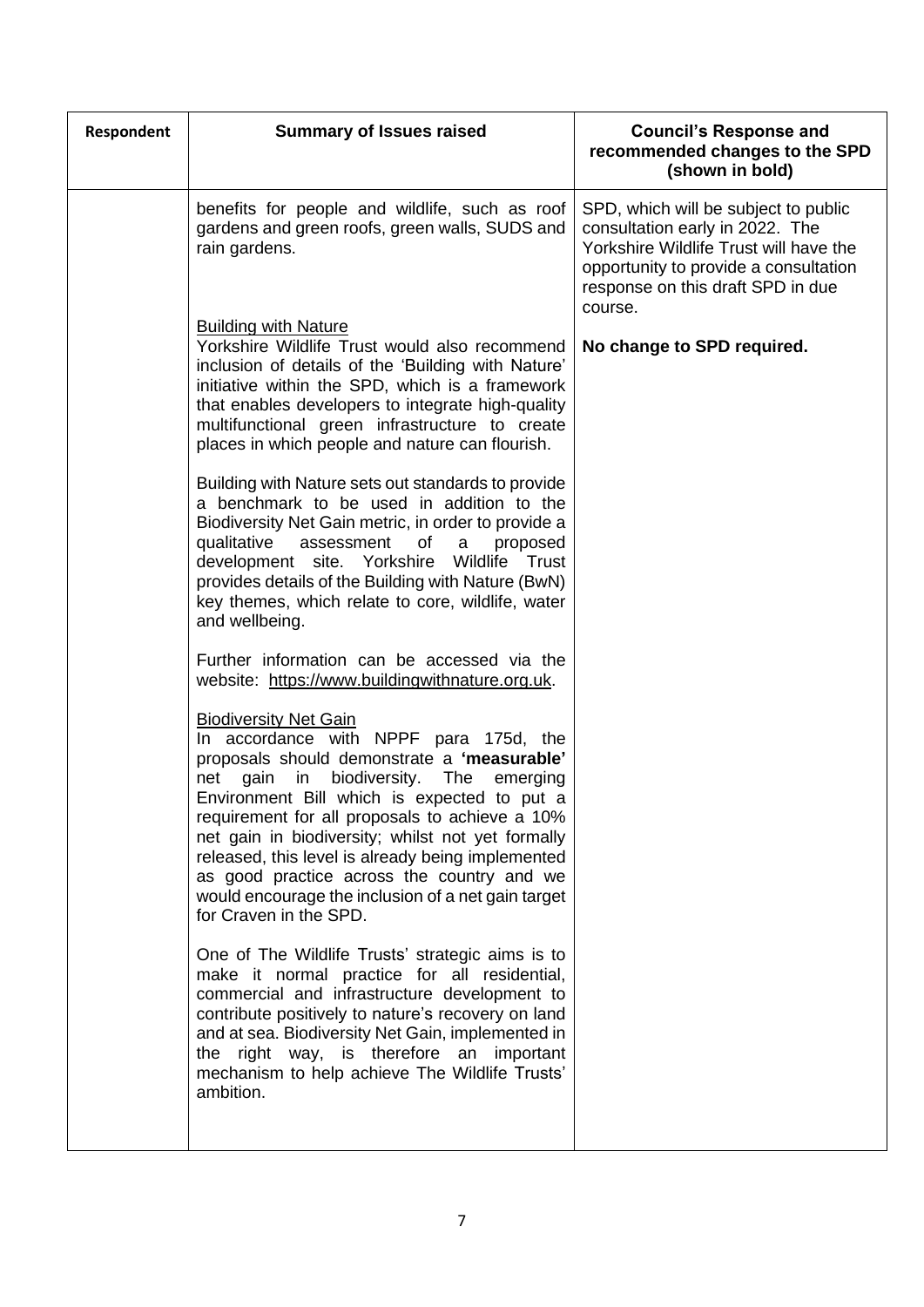| Respondent                                                         | <b>Summary of Issues raised</b>                                                                                                                                                                                                                                                                                                                                                                                                                                                                                                                                                                                                                                                                                                                                                                                                                                                                                                                                                                                                                                                                                                                                                                                                                          | <b>Council's Response and</b><br>recommended changes to the SPD<br>(shown in bold)                                                                                                                                                                                                                                                                                                                                                                                                                                                                                                                                                                                                                                                                                                                                                                                                                                                                                                                                                                                                                                                                                                                                                                                                                                                                                                                                        |
|--------------------------------------------------------------------|----------------------------------------------------------------------------------------------------------------------------------------------------------------------------------------------------------------------------------------------------------------------------------------------------------------------------------------------------------------------------------------------------------------------------------------------------------------------------------------------------------------------------------------------------------------------------------------------------------------------------------------------------------------------------------------------------------------------------------------------------------------------------------------------------------------------------------------------------------------------------------------------------------------------------------------------------------------------------------------------------------------------------------------------------------------------------------------------------------------------------------------------------------------------------------------------------------------------------------------------------------|---------------------------------------------------------------------------------------------------------------------------------------------------------------------------------------------------------------------------------------------------------------------------------------------------------------------------------------------------------------------------------------------------------------------------------------------------------------------------------------------------------------------------------------------------------------------------------------------------------------------------------------------------------------------------------------------------------------------------------------------------------------------------------------------------------------------------------------------------------------------------------------------------------------------------------------------------------------------------------------------------------------------------------------------------------------------------------------------------------------------------------------------------------------------------------------------------------------------------------------------------------------------------------------------------------------------------------------------------------------------------------------------------------------------------|
| Strategic<br>Housing<br>team, Craven<br><b>District</b><br>Council | Affordable housing design<br>1.<br>The SPD deals mainly with housing in<br>general, and doesn't generally<br>distinguish between affordable and<br>market-sale housing.<br>Strategic Housing is of the view that<br>$\bullet$<br>residents of affordable housing should<br>expect their homes to be as well-<br>designed as those of their neighbours<br>living in market-sale homes. This is also<br>reflected in the Local Plan, which argues<br>that "development proposals should be<br>able to demonstrate that they will secure<br>a good standard of amenity<br>for all existing and future occupants of<br>land and buildings" (Policy ENV3 (f), p.<br>135, emphasis added).<br>However, it is not uncommon for<br>$\bullet$<br>applicants to seek to reduce costs by<br>compromising design standards for<br>affordable housing.<br>To comply with principles of good design,<br>$\bullet$<br>help create mixed communities and<br>properly reflect the Local Plan, Strategic<br>Housing believes that the SPD should<br>explicitly state that all design standards it<br>sets out apply equally to affordable and<br>market-sale housing, within the transfer<br>price agreed between the Council and<br>Registered Providers in the district. | The Draft Good Design SPD provides<br>further guidance to policy ENV3, which<br>requires good design in all<br>developments and not just housing.<br>Therefore, the criteria included within<br>the policy are relevant to proposals for<br>all types of development, including<br>affordable housing.<br>Section 2.11.0 of the adopted<br>Affordable Housing SPD provides<br>specific guidance on the design,<br>distribution and construction of<br>affordable housing, and the specific<br>requirements of policies ENV3, SD1,<br>SD2, ENV1, 2, 4 & 9. Paragraph<br>2.11.2 of the Affordable Housing SPD<br>states that the principles of good<br>design set out in policy ENV3 apply<br>equally to both affordable and market<br>housing and that affordable homes<br>should be indistinguishable in design,<br>character and appearance from market<br>housing.<br>It is considered that the links between<br>the adopted Affordable Housing SPD<br>and the draft Good Design SPD should<br>be strengthened.<br><b>Change to SPD as follows: Insert</b><br>the following sentence after the first<br>sentence of paragraph 2.1.23<br>as follows:<br>"For example, the principles of<br>good design should apply equally to<br>both affordable and market housing.<br>Section 2.11.0 of the adopted<br><b>Affordable Housing SPD provides</b><br>further guidance on this and other<br>relevant local plan policies." |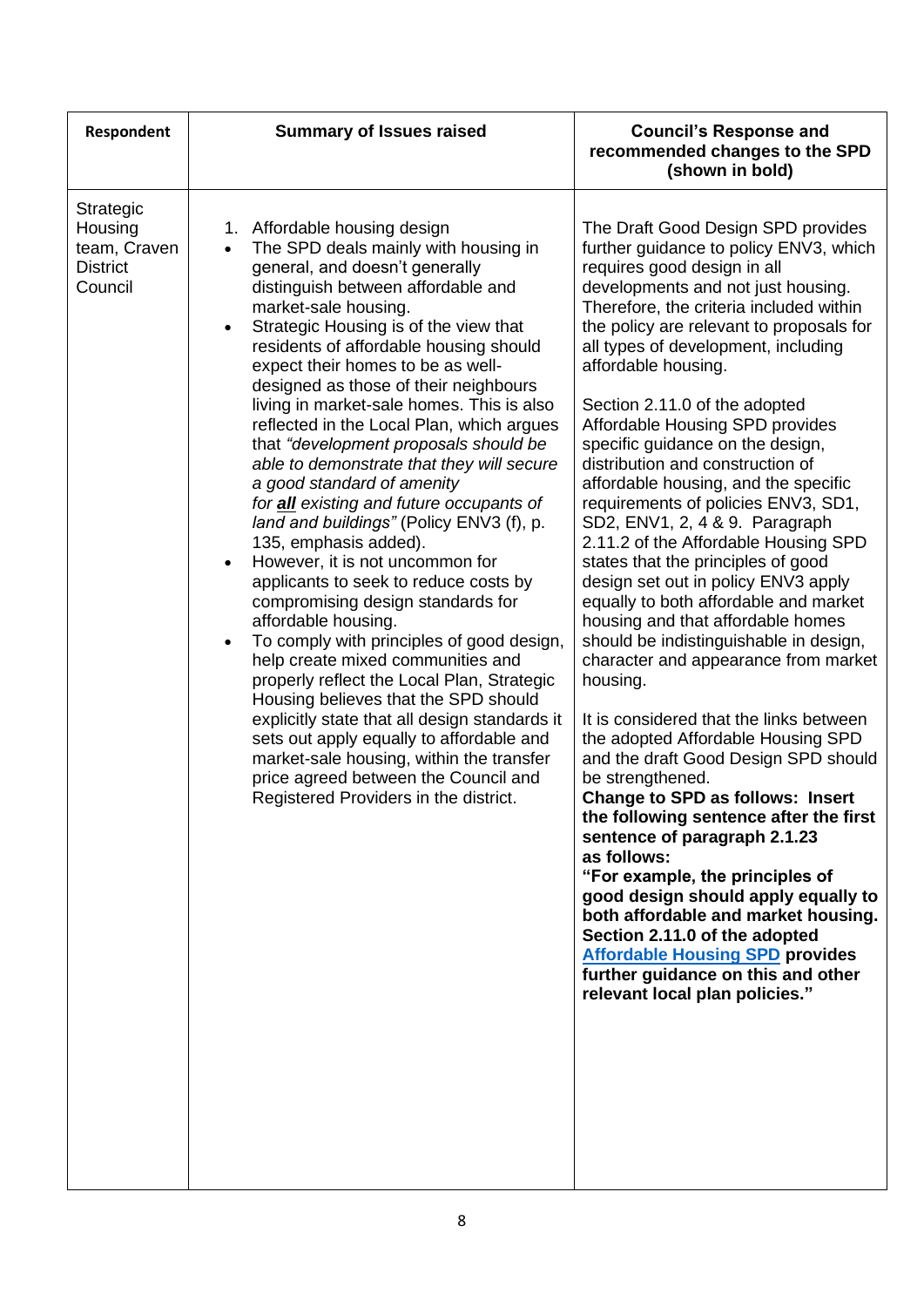| Respondent       | <b>Summary of Issues raised</b>                                                                                                                                                                                                                                                                                                                                                                                                                                                                                                                                                                                                                                                                                                                                                                                                                                                                                                                                                                                                                                   | <b>Council's Response and</b><br>recommended changes to the SPD<br>(shown in bold)                                                                                                                                                                                                                                                                                                                                                                                                                                                                                                                                                                                                                                                                                                                                                                                 |
|------------------|-------------------------------------------------------------------------------------------------------------------------------------------------------------------------------------------------------------------------------------------------------------------------------------------------------------------------------------------------------------------------------------------------------------------------------------------------------------------------------------------------------------------------------------------------------------------------------------------------------------------------------------------------------------------------------------------------------------------------------------------------------------------------------------------------------------------------------------------------------------------------------------------------------------------------------------------------------------------------------------------------------------------------------------------------------------------|--------------------------------------------------------------------------------------------------------------------------------------------------------------------------------------------------------------------------------------------------------------------------------------------------------------------------------------------------------------------------------------------------------------------------------------------------------------------------------------------------------------------------------------------------------------------------------------------------------------------------------------------------------------------------------------------------------------------------------------------------------------------------------------------------------------------------------------------------------------------|
|                  | 2. Ventilation<br>The SPD makes no reference to the<br>$\bullet$<br>need for good ventilation.<br>Strategic Housing is of the opinion that<br>$\bullet$<br>the SPD should include a reference to<br>the need for good ventilation. Paragraph<br>10.2 of Harrogate Borough Council's<br>Affordable Housing SPD may provide<br>some helpful wording here:<br>"The National Design Guide states that well-<br>designed homes provide good quality internal<br>and external environments for their occupants,<br>and are efficient and cost effective to run,<br>helping to reduce greenhouse gas emissions by<br>incorporating features that encourage<br>sustainable lifestyles. Well-designed homes<br>maximise natural ventilation, avoid overheating,<br>minimise sound pollution and have good air<br>quality, with a good standard and quality of<br>internal space. This includes room sizes, floor-<br>to-ceiling heights, internal and external storage,<br>sunlight, daylight and ventilation."                                                            | There is agreement that the SPD can<br>include a reference to the need for<br>good ventilation.<br>Change to SPD as follows: Add<br>sentences to the end of paragraph<br>2.7.6 as follows:<br>"Well-designed homes maximise<br>natural ventilation, avoid<br>overheating, minimise sound<br>pollution and have good air quality,<br>with a good standard and quality of<br>internal space. Specific elements to<br>consider include room size,<br>sunlight, daylight, floor-to-ceiling<br>height, internal and external<br>storage, and ventilation. These<br>provisions reflect the requirements<br>of the National Design Guide."                                                                                                                                                                                                                                |
| Sport<br>England | Sport England notes that policy ENV3 is to<br>ensure that growth in Craven results in positive<br>change in design terms, which benefits the local<br>economy, environment, and quality of life,<br>including health and well-being.<br>The reference to health and well-being in policy<br>ENV3 provides an ideal opportunity to<br>incorporate the principles of Active Design into<br>the SPD possibly as a new chapter. Good<br>design should contribute positively to making<br>places better for people and create<br>environments that make the active choice the<br>easy choice for people and communities.<br>Sport England in partnership with Public Health<br>England, have produced the Active Design<br>Guidance. This guidance builds on the original<br>Active Design (2007) objectives of improving<br>accessibility, enhancing amenity and increasing<br>awareness, and sets out the Ten Principles of<br>Active Design. The guide features an innovative<br>set of guidelines to get more people moving<br>through suitable design and layout. | The Council acknowledges the<br>principles of Active Design as<br>promoted in this submission, and<br>agrees that the principles promoted<br>can be included within the draft SPD.<br><b>Change to SPD as follows:</b><br>Add new paragraph after existing<br>paragraph 2.3.8 under section of the<br>draft SPD relating to Criterion j)<br>'Permeable Developments', as<br>follows:<br>"The overall aim of policy ENV3 is<br>to achieve good design that will<br>help ensure that growth in Craven<br>results in positive change, which<br>benefits the local community,<br>environment and quality of life,<br>including health and wellbeing.<br>Criterion j) specifically requires<br>development to be permeable, by<br>improving existing routes, by<br>adding new ones and creating<br>connections to enhance the local<br>network. In meeting these policy |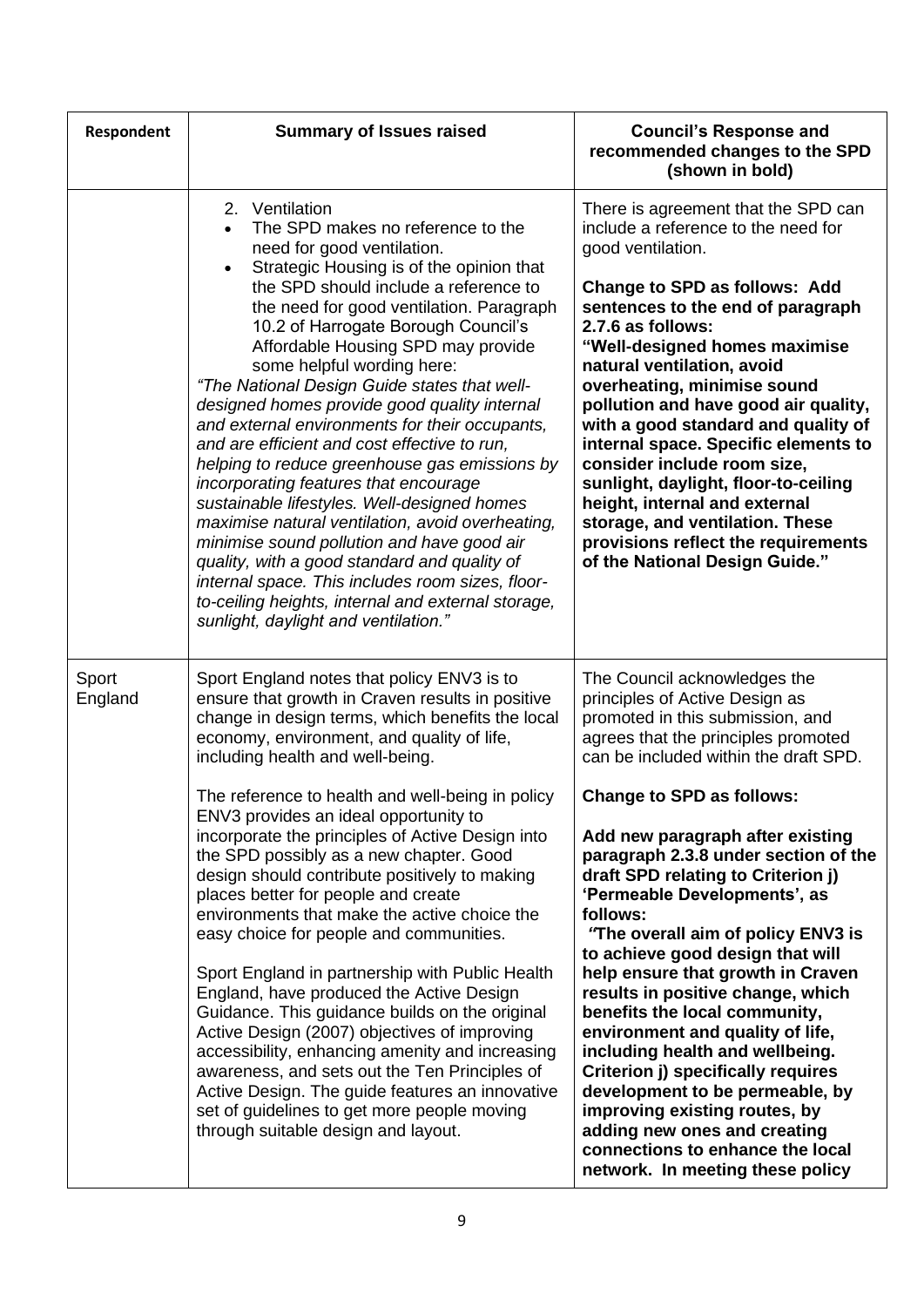| <b>Respondent</b>                                                           | <b>Summary of Issues raised</b>                                                                                                                                                                                                                                                                                                                                                                                                                                                                                                                                                                                                                                                                                                                                                                                                                                                                                                                                                                                                                                                        | <b>Council's Response and</b><br>recommended changes to the SPD<br>(shown in bold)                                                                                                                                                                                                                                                                                                                                                                                                                                                                                                                                                                                                                                                                                                                                                                                                           |
|-----------------------------------------------------------------------------|----------------------------------------------------------------------------------------------------------------------------------------------------------------------------------------------------------------------------------------------------------------------------------------------------------------------------------------------------------------------------------------------------------------------------------------------------------------------------------------------------------------------------------------------------------------------------------------------------------------------------------------------------------------------------------------------------------------------------------------------------------------------------------------------------------------------------------------------------------------------------------------------------------------------------------------------------------------------------------------------------------------------------------------------------------------------------------------|----------------------------------------------------------------------------------------------------------------------------------------------------------------------------------------------------------------------------------------------------------------------------------------------------------------------------------------------------------------------------------------------------------------------------------------------------------------------------------------------------------------------------------------------------------------------------------------------------------------------------------------------------------------------------------------------------------------------------------------------------------------------------------------------------------------------------------------------------------------------------------------------|
|                                                                             | The Active Design Principles are aimed at<br>contributing towards the Government's desire for<br>the planning system to promote healthy<br>communities through good urban design.<br>The guidance can be viewed on this link:<br>https://www.sportengland.org/how-we-can-<br>help/facilities-and-planning/design-and-cost-<br>guidance/active-design<br>Sport England would encourage you to consider<br>reviewing the work undertaken by Wakefield<br>Council in respect of Active Design to assist in<br>drafting amendments to this SPD (this document<br>is included in the appendix of submission).                                                                                                                                                                                                                                                                                                                                                                                                                                                                               | requirements, the Council<br>encourages applicants to consider<br><b>Sport England and Public Health</b><br><b>England's Active Design Guidance,</b><br>which can be accessed via this link:<br>https://www.sportsengland.org/how-<br>we-can-help/facilities-and-planning/<br>design-and-cost-guidance/active-<br>design.<br>This guide features an innovative<br>set of guidelines to get more people<br>moving through suitable design and<br>layout.<br>The Active Design Principles are<br>aimed at contributing towards the<br>Government's desire for the<br>planning system to promote healthy<br>communities through good urban<br>design."                                                                                                                                                                                                                                          |
| Chris Pitcher,<br>architectural<br>designer and<br>Wigglesworth<br>resident | Support for the Council's aspiration to improve<br>the quality of design in Craven.<br>Criticism of the National Design Guide's 10<br>characteristics, which attempts to simplify a<br>complex subjective process. Good design is<br>difficult to define. Design is far more than these<br>10 characteristics and there is a need to<br>understand design in the broad context, by<br>continually practicing it.<br>To improve design outcomes, the Council should<br>invest in design skills.<br>Alternative guidance to the National Design<br>Guide is suggested from Dieter Rams:<br>https://www.vitsoe.com/gb/about/good-design.<br>The respondent suggests that in order to enable<br>meaningful pre application discussions with the<br>Council, design should be the foundation. This<br>should include a dedicated design professional<br>alongside planning officers and a diverse range<br>of people from the community. Pre application<br>discussions should allow for innovation, respect<br>a proper design process and the unique<br>character of the Yorkshire Dales. | Support is welcomed.<br>Craven District Council agree that<br>there is a need for investment in<br>design skills, at a national level.<br>Recently the Government has given<br>priority to design in new developments<br>via an updated NPPF, has the<br>launched the National Design Guide,<br>National Model Design Code and the<br>NPPF states that local planning<br>authorities should prepare local design<br>guides and codes. It is hoped that<br>there will be the necessary investment<br>in skills and resources by national<br>government necessary to prepare<br>such local guidance and codes and to<br>ensure that good design is achieved in<br>all developments. Paragraph 1.4.6 of<br>the draft Good Design SPD refers to<br>the role of the National Design Code<br>and local design codes.<br>Part 3 of the draft SPD promotes<br>meaningful pre-application discussions |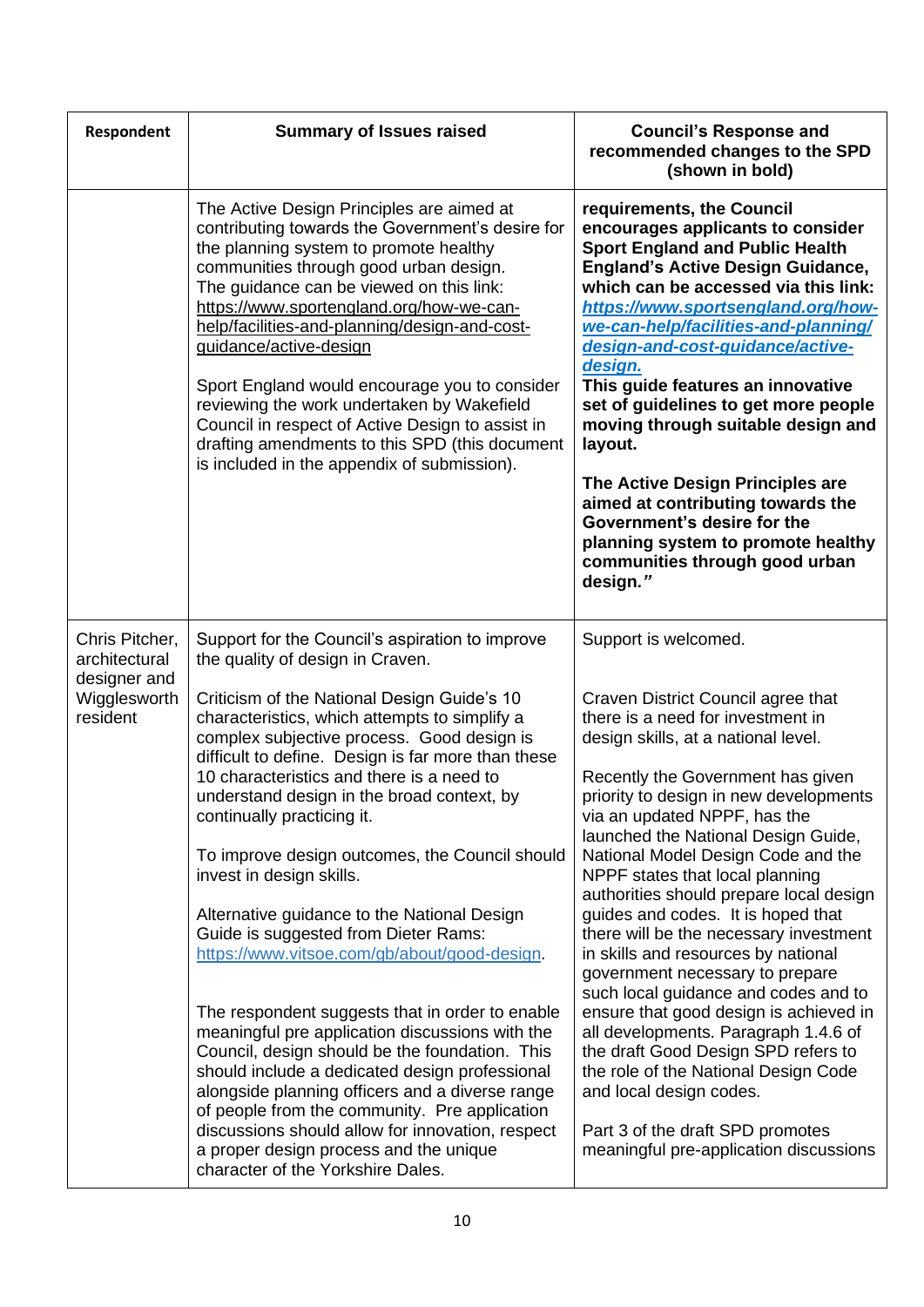| Respondent          | <b>Summary of Issues raised</b>                                                                                                                                                                                                                                                                                                                                                                                                                                                            | <b>Council's Response and</b><br>recommended changes to the SPD<br>(shown in bold)                                                                                                                                                                                                                                                                          |
|---------------------|--------------------------------------------------------------------------------------------------------------------------------------------------------------------------------------------------------------------------------------------------------------------------------------------------------------------------------------------------------------------------------------------------------------------------------------------------------------------------------------------|-------------------------------------------------------------------------------------------------------------------------------------------------------------------------------------------------------------------------------------------------------------------------------------------------------------------------------------------------------------|
|                     |                                                                                                                                                                                                                                                                                                                                                                                                                                                                                            | with design at the core, as the<br>respondent advises.                                                                                                                                                                                                                                                                                                      |
|                     |                                                                                                                                                                                                                                                                                                                                                                                                                                                                                            | It is hoped that via investment by the<br>government in design skills and<br>resources, CDC or the new North<br>Yorkshire Authority will include design<br>professionals.                                                                                                                                                                                   |
|                     |                                                                                                                                                                                                                                                                                                                                                                                                                                                                                            | No change to SPD required.                                                                                                                                                                                                                                                                                                                                  |
| Tom Smart,<br>Rural | The Basis of 'Good Design'                                                                                                                                                                                                                                                                                                                                                                                                                                                                 | Support welcomed.                                                                                                                                                                                                                                                                                                                                           |
| <b>Solutions</b>    | Point 2.1.1 states that good design should<br>respond to local context and distinctiveness and<br>refers to the supporting text to policy ENV3. This<br>is viewed as an appropriate starting context for<br>the implementation of the policies relating to this<br>SPD, which recognises the variety of 'place' in<br>the Craven district, and the variety of factors that<br>contribute to such. The district is notably diverse<br>with varying settlements and landscape<br>characters. | No change to SPD required.                                                                                                                                                                                                                                                                                                                                  |
|                     | Appropriate Landscaping                                                                                                                                                                                                                                                                                                                                                                                                                                                                    | Support welcomed.                                                                                                                                                                                                                                                                                                                                           |
|                     | Point 2.1.4 emphasises that landscaping is<br>integral in order to enhance the surroundings of<br>new development, and the physical and mental<br>health of individuals. There is agreement<br>landscaping should be considered from the<br>beginning of developing any proposals.                                                                                                                                                                                                         | Agree that further guidance can be<br>given as to how the Council will specify<br>landscaping expectations from an<br>early stage to best comply with NPPF<br>Paragraph 126.                                                                                                                                                                                |
|                     | Suggestion that further guidance is given as to<br>how the local authority will specify landscaping<br>expectations from an early stage to comply with<br>NPPF Paragraph 126.                                                                                                                                                                                                                                                                                                              | Change to SPD as follows: Add<br>following sentence at the end of<br>paragraph 2.1.4:<br>"To comply with paragraph 126 of<br>the NPPF, the Council encourages<br>effective engagement between<br>applicants, the Council,<br>communities, and Statutory Bodies<br>as appropriate, in order to identify<br>landscaping expectations from an<br>early stage." |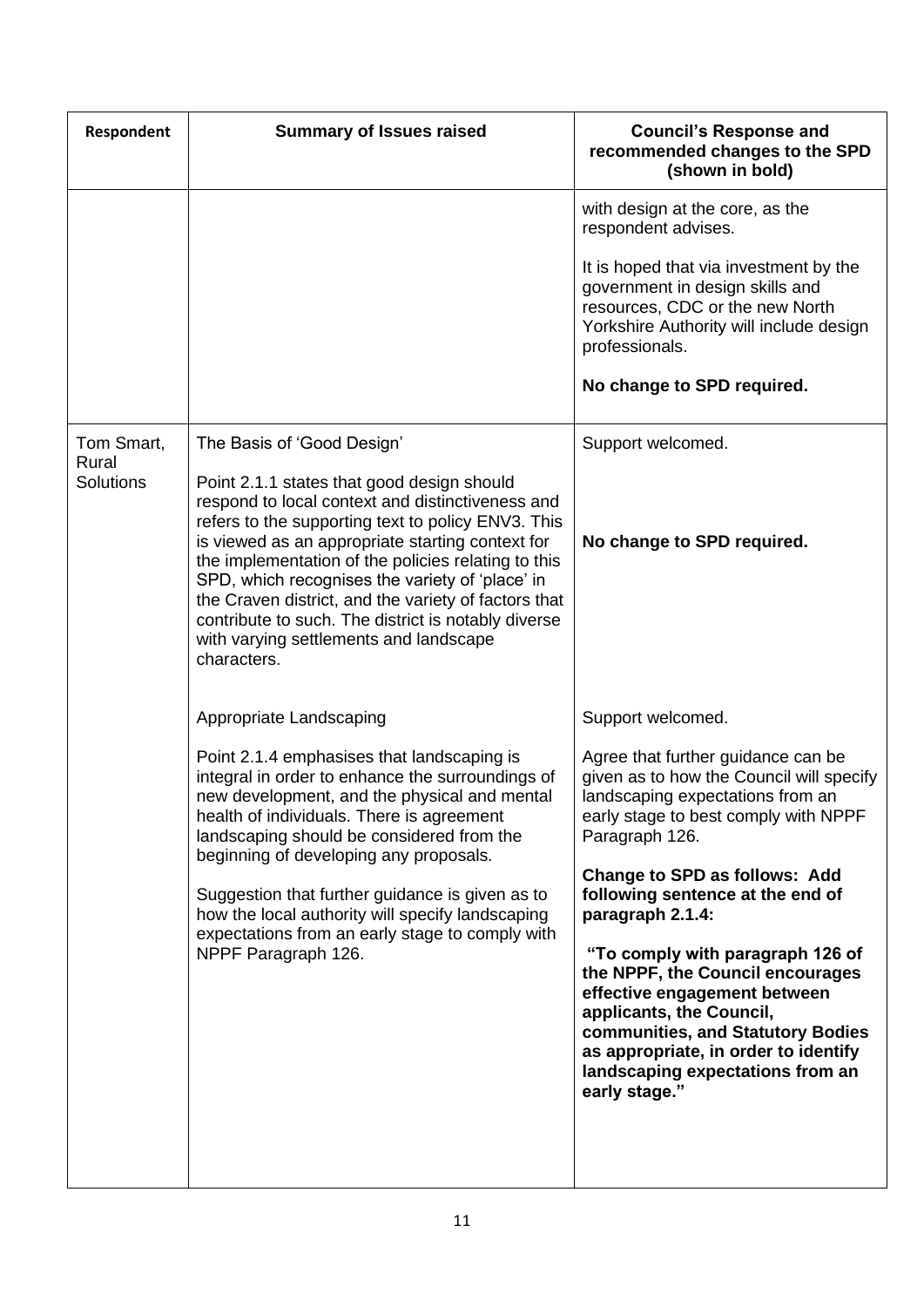| Respondent | <b>Summary of Issues raised</b>                                                                                                                                                                                                                                                                                                                                                                                                                                                                                                                                                                                                                                                                                        | <b>Council's Response and</b><br>recommended changes to the SPD<br>(shown in bold)                                                                                                                                                                                                                                                                                                                                                                                                                                                                                                                                                                 |
|------------|------------------------------------------------------------------------------------------------------------------------------------------------------------------------------------------------------------------------------------------------------------------------------------------------------------------------------------------------------------------------------------------------------------------------------------------------------------------------------------------------------------------------------------------------------------------------------------------------------------------------------------------------------------------------------------------------------------------------|----------------------------------------------------------------------------------------------------------------------------------------------------------------------------------------------------------------------------------------------------------------------------------------------------------------------------------------------------------------------------------------------------------------------------------------------------------------------------------------------------------------------------------------------------------------------------------------------------------------------------------------------------|
|            | <b>Noise Pollution</b>                                                                                                                                                                                                                                                                                                                                                                                                                                                                                                                                                                                                                                                                                                 | Support welcomed.                                                                                                                                                                                                                                                                                                                                                                                                                                                                                                                                                                                                                                  |
|            | Support for paragraph 2.1.6 which emphasises<br>that noise emissions from proposed<br>development must be as harmonious as<br>possible, with special regard to local tranquillity.<br>It is requested that the SPD provides an<br>understanding that such would be more limited<br>in urban centres such as Skipton and Gargrave.<br>This would allow proposed development to<br>better comply with NPPF paragraph 174.                                                                                                                                                                                                                                                                                                | Paragraph 2.1.6 of the draft SPD<br>states that "proposed development<br>should be as harmonious as possible<br>in terms of both noise emissions and<br>visual properties". Criterion a) of policy<br>ENV3 requires proposals to be based<br>on a proper understanding of<br>environmental features, including<br>natural and built elements such as<br>tranquillity etc. This would include<br>consideration of the existing level of<br>tranquillity within different settings, for<br>example urban and rural settings.<br>Therefore, the wording provided in<br>both ENV3 and the draft SPD provides<br>the necessary flexibility in approach. |
|            |                                                                                                                                                                                                                                                                                                                                                                                                                                                                                                                                                                                                                                                                                                                        | No change to SPD required.                                                                                                                                                                                                                                                                                                                                                                                                                                                                                                                                                                                                                         |
|            | Design Styles and Features                                                                                                                                                                                                                                                                                                                                                                                                                                                                                                                                                                                                                                                                                             |                                                                                                                                                                                                                                                                                                                                                                                                                                                                                                                                                                                                                                                    |
|            | Object to the later part of paragraph 2.1.9 given<br>that contemporary extensions to heritage assets<br>are often completed within the borough and are<br>supported by English Heritage.<br>Guidance from English Heritage on extending<br>heritage assets states: "The exterior needs to be<br>carefully designed. You should expect to use<br>matching or complementary materials for walls<br>and roof. However, cleverly chosen contrasting<br>materials in a modern design may work well for<br>some buildings, where the extension can then<br>be clearly 'read' as different to the old house.<br>But the effect should not be so different that the<br>extension is more prominent than the main<br>building." | Paragraph 2.1.9 provides further detail<br>to criterion b) of policy ENV3 in terms<br>of the requirement that designs should<br>respect the form of existing and<br>surrounding buildings. This paragraph<br>states that 'by using common<br>materials, it is possible to create<br>harmony with existing buildings and<br>the street scene whether this is part of<br>a contemporary or more traditional<br>design.' In order for the SPD to<br>recognise the role of more modern<br>design and the use of contrasting or<br>non-common materials paragraph<br>2.1.9 has been changed as follows:                                                 |
|            | It is suggested that further guidance be given to<br>more contemporary designs as areas with<br>numerous contemporary style structures are<br>found in the district. A contemporary design<br>approach should be supported where proposals<br>are appropriate.                                                                                                                                                                                                                                                                                                                                                                                                                                                         | Amend the third sentence of para<br>2.1.9 as follows:<br>"By using common, or contrasting<br>materials, where appropriate, it is<br>possible to create harmony with<br>existing buildings and the street<br>scene whether this is part of a<br>contemporary or more traditional<br>design."                                                                                                                                                                                                                                                                                                                                                        |
|            |                                                                                                                                                                                                                                                                                                                                                                                                                                                                                                                                                                                                                                                                                                                        |                                                                                                                                                                                                                                                                                                                                                                                                                                                                                                                                                                                                                                                    |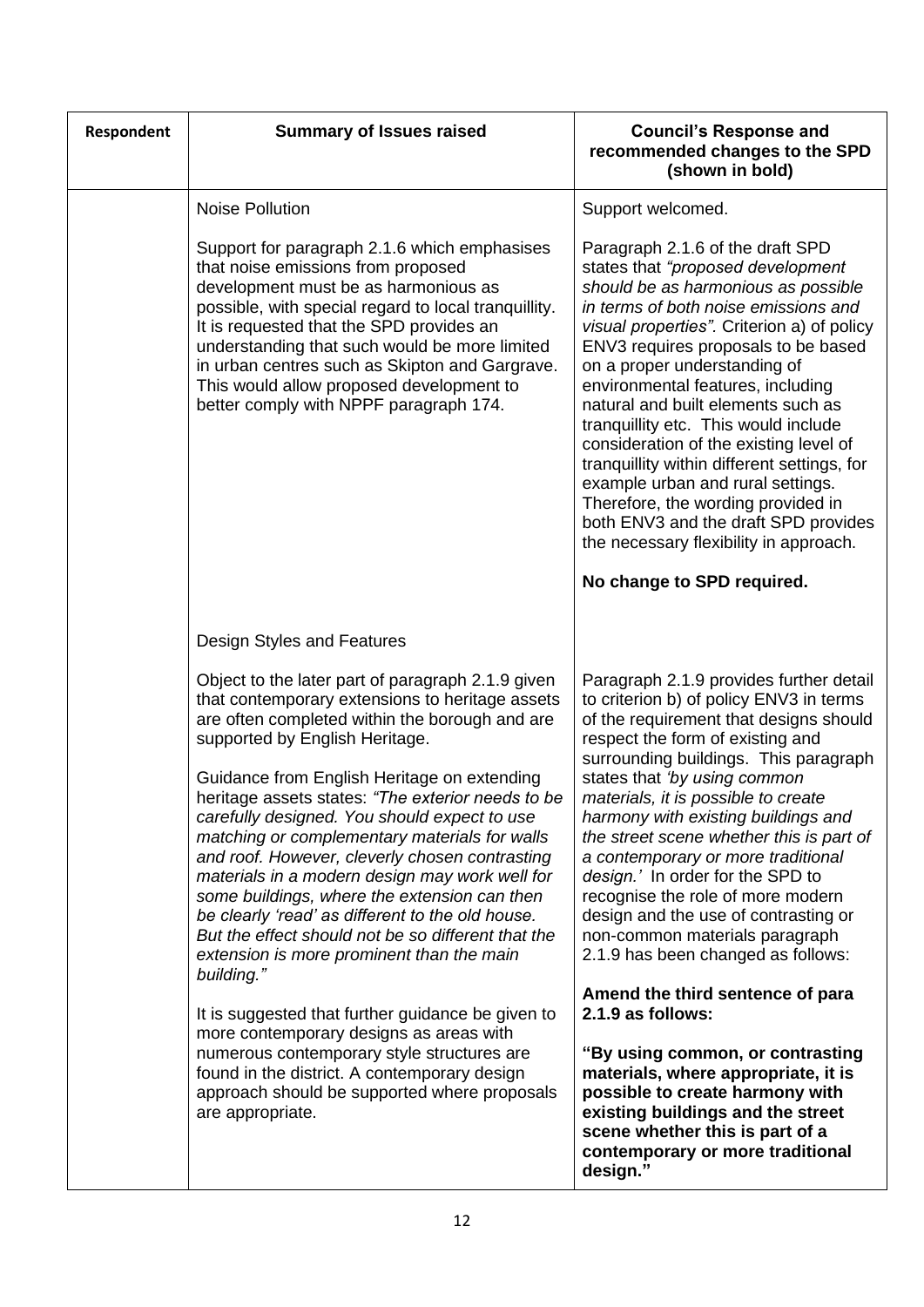| Respondent | <b>Summary of Issues raised</b>                                                                                                                                                                                                                                                                                                                                                                                                                       | <b>Council's Response and</b><br>recommended changes to the SPD<br>(shown in bold)                                                                                                                                                                                                                                                                                                                                                                                                                                                                                                                                                                                                                                                                                                                               |
|------------|-------------------------------------------------------------------------------------------------------------------------------------------------------------------------------------------------------------------------------------------------------------------------------------------------------------------------------------------------------------------------------------------------------------------------------------------------------|------------------------------------------------------------------------------------------------------------------------------------------------------------------------------------------------------------------------------------------------------------------------------------------------------------------------------------------------------------------------------------------------------------------------------------------------------------------------------------------------------------------------------------------------------------------------------------------------------------------------------------------------------------------------------------------------------------------------------------------------------------------------------------------------------------------|
|            |                                                                                                                                                                                                                                                                                                                                                                                                                                                       | The draft SPD provides further<br>guidance to policy ENV3 but does not<br>preclude the need for applicants to<br>fully consider and comply with all other<br>relevant local plan policies, including<br>policy ENV2: Heritage, which to<br>conserve and, where appropriate,<br>enhance Craven's historic<br>environment.                                                                                                                                                                                                                                                                                                                                                                                                                                                                                         |
|            | 2.1.10 states that locally sourced and high<br>quality materials are appropriate in terms of<br>being "ideal in terms of reinforcing the local<br>vernacular and reducing the carbon footprint of<br>transported building products." While such is<br>appropriate for designated heritage assets,<br>some flexibility is needed - especially where this<br>may affect the viability of developments<br>including for example rural affordable housing | The point is noted and the Council<br>agree that the SPD should recognise<br>and support the contemporary design,<br>where appropriate. It is considered<br>that this should be included within the<br>section of Part 2 of the draft SPD that<br>provides further guidance on criterion<br>d) enhancing local distinctiveness.                                                                                                                                                                                                                                                                                                                                                                                                                                                                                  |
|            | provision.                                                                                                                                                                                                                                                                                                                                                                                                                                            | Change to SPD as follows: Add the<br>following new sentence to 2.1.21:<br>"New and innovative designs would<br>not include pastiche, which should<br>be avoided, but may include<br>designs that make an appropriate<br>contrast to existing buildings, so<br>long as they employ high quality<br>materials and achieve good design<br>overall."                                                                                                                                                                                                                                                                                                                                                                                                                                                                 |
|            |                                                                                                                                                                                                                                                                                                                                                                                                                                                       | The second part of paragraph 2.1.10<br>states that the Council recognises that<br>it may not always appropriate to<br>source high quality materials locally<br>and if this is the case the SPD<br>suggests that this should be justified in<br>a Design and Access Statement.<br>Policy ENV3 and the further guidance<br>included in the draft Good Design SPD<br>requires all developments to founded<br>on good design. Section 2.11.0 of the<br>adopted Affordable Housing SPD<br>provides specific guidance on the<br>design, distribution and construction of<br>affordable housing, and the specific<br>requirements of policies ENV3, SD1,<br>SD2, ENV1, 2, 4 & 9. Specifically,<br>paragraph 2.11.2 of the Affordable<br>Housing SPD states that the principles<br>of good design set out in policy ENV3 |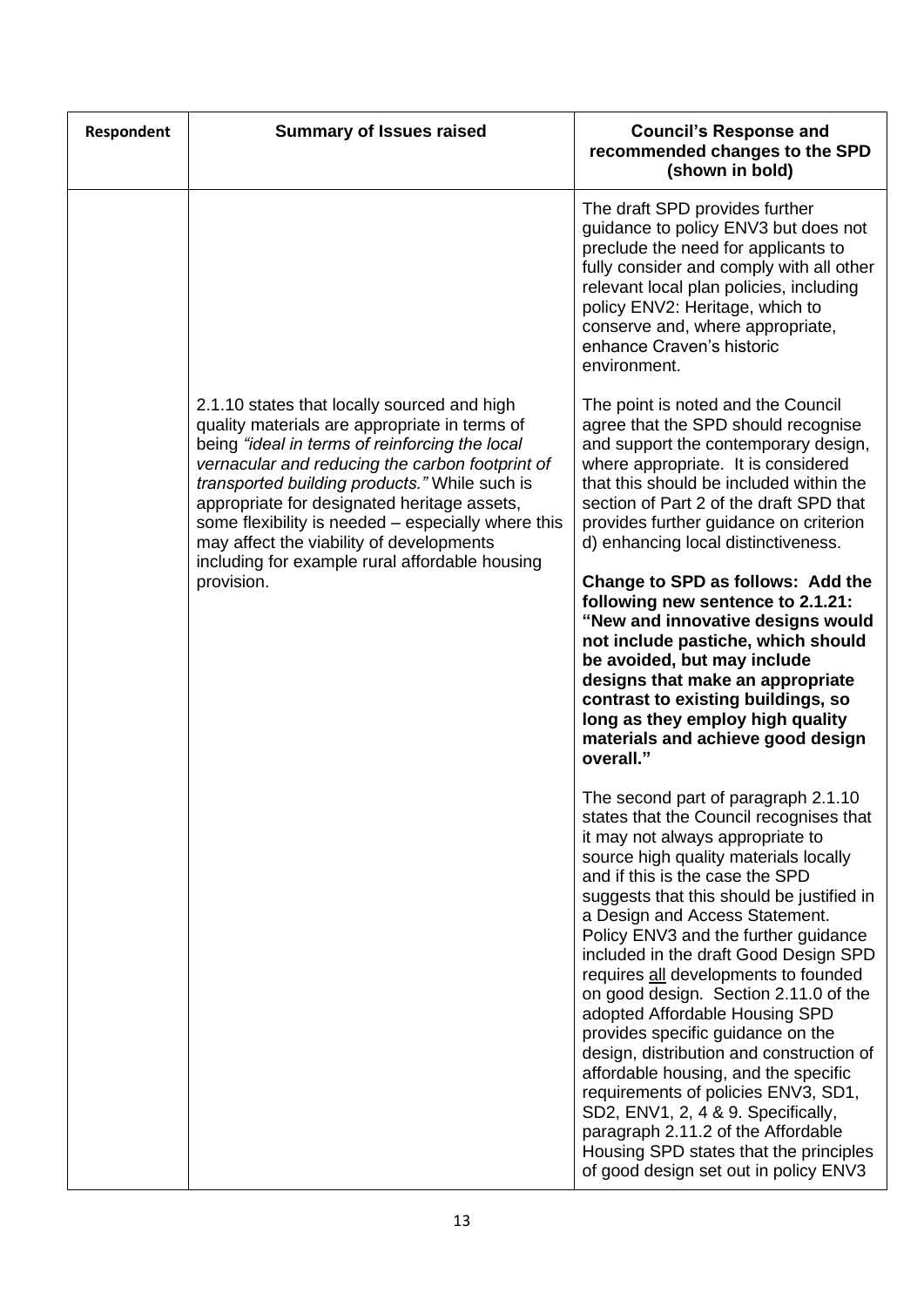| Respondent | <b>Summary of Issues raised</b>                                                                                                                                                                                                                                                                                                | <b>Council's Response and</b><br>recommended changes to the SPD<br>(shown in bold)                                                                                                                                                                                                                                                                                                                                                                                                                                                                                                                                                                                                                                                                                                                                                                                                                                                                                                                                                                                                                                                                                                                                                                                                                                                                                                          |
|------------|--------------------------------------------------------------------------------------------------------------------------------------------------------------------------------------------------------------------------------------------------------------------------------------------------------------------------------|---------------------------------------------------------------------------------------------------------------------------------------------------------------------------------------------------------------------------------------------------------------------------------------------------------------------------------------------------------------------------------------------------------------------------------------------------------------------------------------------------------------------------------------------------------------------------------------------------------------------------------------------------------------------------------------------------------------------------------------------------------------------------------------------------------------------------------------------------------------------------------------------------------------------------------------------------------------------------------------------------------------------------------------------------------------------------------------------------------------------------------------------------------------------------------------------------------------------------------------------------------------------------------------------------------------------------------------------------------------------------------------------|
|            |                                                                                                                                                                                                                                                                                                                                | apply equally to both affordable and<br>market housing and that affordable<br>homes should be indistinguishable in<br>design, character and appearance<br>from market housing. Therefore, the<br>Council expects high quality materials<br>to be used on all developments and<br>where possible these should be<br>sourced locally.<br>No change to SPD required.                                                                                                                                                                                                                                                                                                                                                                                                                                                                                                                                                                                                                                                                                                                                                                                                                                                                                                                                                                                                                           |
|            | Support in principle for paragraph 2.3.4, which<br>stresses the need for good standards of<br>accessibility in any new development. However,<br>request for further guidance on the conflict<br>between design priorities - such as ramps and<br>steps on Listed Buildings, or lighting in areas<br>characterised by darkness. | Support welcomed.<br>Criterion i) of policy ENV3 requires<br>buildings and spaces to be accessible.<br>Paragraph 2.3.4 states that there are<br>numerous elements to be considered<br>in order to successfully design and<br>main good accessibility, both into, and<br>within buildings. Therefore, the<br>requirement is to achieve well<br>designed places and spaces that are<br>accessible to all. The consideration of<br>the key elements listed in paragraph<br>2.3.4 of the draft SPD relating to public<br>buildings should not be at the expense<br>of good design. It is considered<br>therefore that the draft SPD provides<br>adequate guidance in this respect.<br>The draft SPD provides further<br>guidance to policy ENV3 but does not<br>preclude the need for applicants to<br>fully consider and comply with all other<br>relevant local plan policies, including<br>policy ENV2: Heritage and policy<br>ENV1: Countryside & Landscape.<br>Criterion d) of policy ENV1 specifically<br>relating to proposals which affect the<br>Forest of Bowland AONB and its<br>setting and the setting of the YDNP.<br>Great weight will be given to<br>conservation of their special qualities,<br>including landscape, scenic beauty<br>and intrinsically dark landscape<br>(enjoyment of dark skies).<br>Paragraphs $5.12 - 5.16$ of the<br>supporting text to this policy also |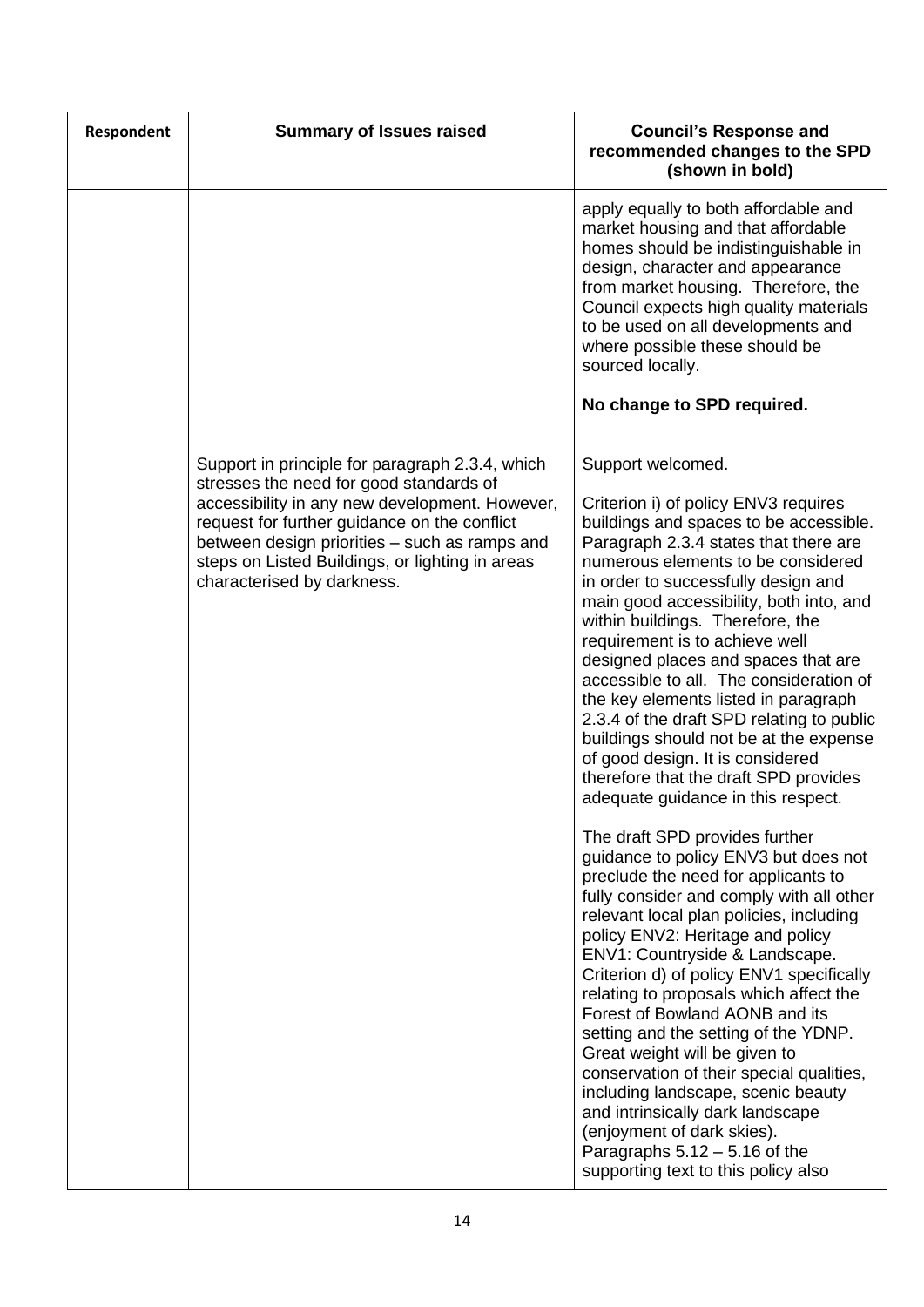| <b>Respondent</b>                                   | <b>Summary of Issues raised</b>                                                                                                                                                                                                                                                                                                                                                                                                                                                                                                                                                                                                                                                                                                                                                                             | <b>Council's Response and</b><br>recommended changes to the SPD<br>(shown in bold)                                                                                                                                                                                                                                                                                                                                                                                                                                                                                                                        |
|-----------------------------------------------------|-------------------------------------------------------------------------------------------------------------------------------------------------------------------------------------------------------------------------------------------------------------------------------------------------------------------------------------------------------------------------------------------------------------------------------------------------------------------------------------------------------------------------------------------------------------------------------------------------------------------------------------------------------------------------------------------------------------------------------------------------------------------------------------------------------------|-----------------------------------------------------------------------------------------------------------------------------------------------------------------------------------------------------------------------------------------------------------------------------------------------------------------------------------------------------------------------------------------------------------------------------------------------------------------------------------------------------------------------------------------------------------------------------------------------------------|
|                                                     |                                                                                                                                                                                                                                                                                                                                                                                                                                                                                                                                                                                                                                                                                                                                                                                                             | recognises the importance of dark<br>skies outside these designated areas.                                                                                                                                                                                                                                                                                                                                                                                                                                                                                                                                |
|                                                     |                                                                                                                                                                                                                                                                                                                                                                                                                                                                                                                                                                                                                                                                                                                                                                                                             | No change to SPD required.                                                                                                                                                                                                                                                                                                                                                                                                                                                                                                                                                                                |
| <b>CPRE North</b><br>Yorkshire<br>(CPRENY)          | Support for the draft Good Design Guide as it<br>will be helpful in setting out the approach to be<br>taken with regard to the specific criteria found in<br>local plan policy ENV3. The Guide is an<br>opportunity to encourage sustainable design and<br>construction methods. This will ensure positive<br>steps are taken in securing appropriate action<br>across all new development to lower the<br>district's carbon footprint and ensure mitigation<br>and adaptation where possible - be that through<br>the appropriate use of sustainable building<br>materials and designing in energy efficiency at<br>the initial conception stage, to appropriately<br>located and scale renewable schemes to,<br>ensuring a measureable net gain for biodiversity<br>and carbon sequestration and storage. | Support welcomed.<br>It should be noted that the Council is<br>preparing a Good Design<br><b>Supplementary Planning Document</b><br>(SPD) and not a Good Design Guide.<br>Once adopted, the Good Design SPD<br>will represent an NPPF compliant<br>design guide.<br>The draft SPD provides further details<br>to policies ENV3, SD1 & SD2. SD2<br>specifically relate to meeting the<br>challenge of climate change.<br>Section 2.7.0: Sustainable Design and<br>Construction provides further guidance<br>relating specifically to criteria (s) and<br>(t) of Policy ENV3.<br>No change to SPD required. |
| James<br>Langler,<br><b>Historic</b><br>England     | Historic England has been unable to respond to<br>the consultation on this occasion.                                                                                                                                                                                                                                                                                                                                                                                                                                                                                                                                                                                                                                                                                                                        | Noted.<br>No change to SPD required.                                                                                                                                                                                                                                                                                                                                                                                                                                                                                                                                                                      |
| <b>Frances</b><br>Edwards,<br>Environment<br>Agency | The National Model Design Code provides a<br>good starting point to help LPAs achieve good<br>design that can reduce flood risk, improve the<br>water environment and promote good waste<br>management in their local design guides and<br>codes.                                                                                                                                                                                                                                                                                                                                                                                                                                                                                                                                                           | Noted. Amended paragraph 1.4.3<br>provides guidance on the National<br>Design Guide and Code and explains<br>the role of local guide and codes. The<br>draft SPD states that while policy<br>ENV3 predates the National Design<br>Guide and Code, this policy and<br>contents of the draft SPD are<br>consistent with both these national<br>design documents, providing the<br>Craven perspective on achieving well<br>designed places.                                                                                                                                                                  |
|                                                     | Section 2.1.0 Context, ENV3 Criterion (a)<br>encourages the recognition of a need to deliver<br>blue as well as green infrastructure, as well as<br>ensuring that development includes measures to                                                                                                                                                                                                                                                                                                                                                                                                                                                                                                                                                                                                          | Support welcomed.<br>Criterion (a) of policy ENV3 requires<br>development should be based on a                                                                                                                                                                                                                                                                                                                                                                                                                                                                                                            |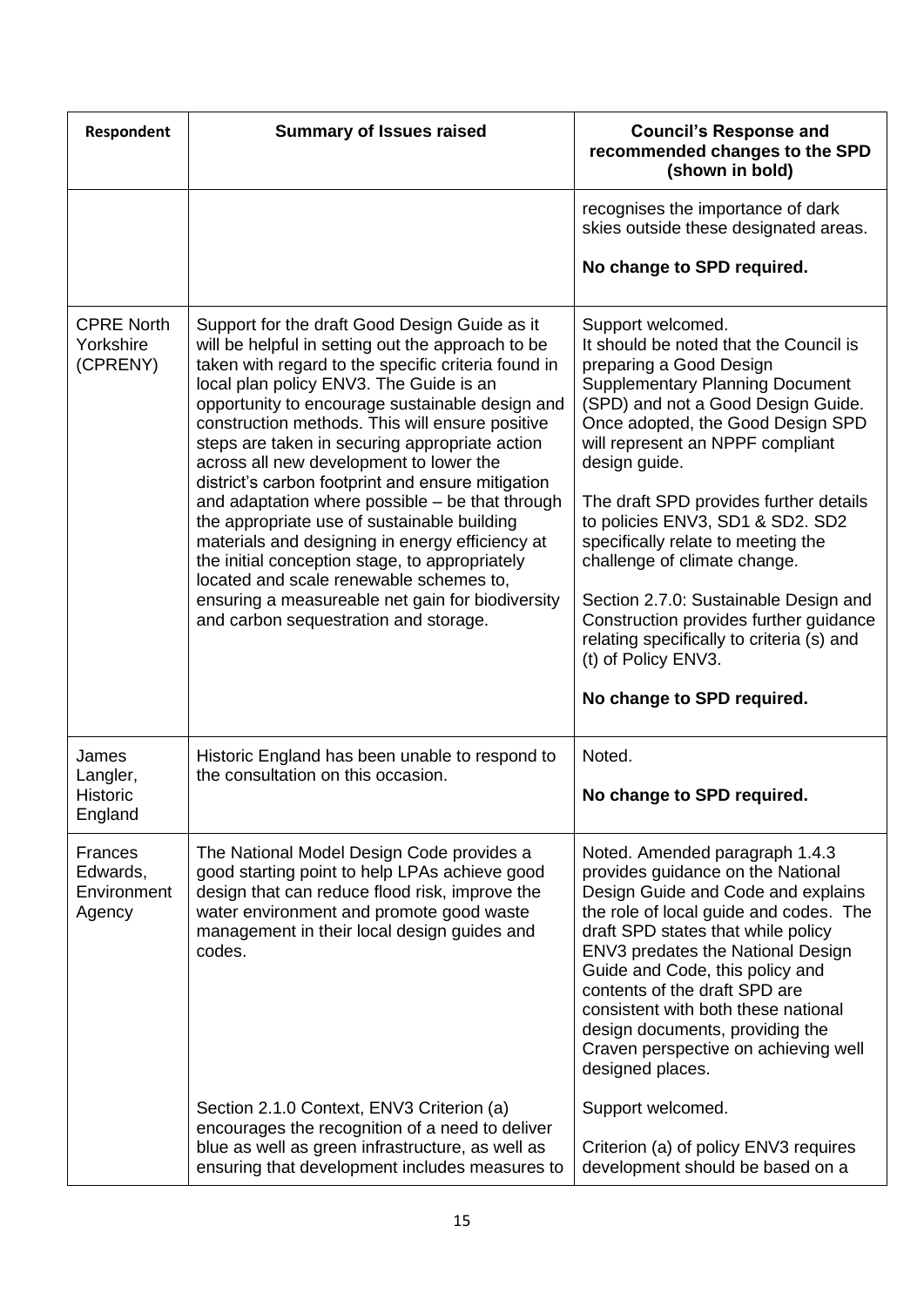| Respondent | <b>Summary of Issues raised</b>                                                                                                                                                                                                                                                                                                                                                                                                                                                                                                                                                                                                                                                                                                                                      | <b>Council's Response and</b><br>recommended changes to the SPD<br>(shown in bold)                                                                                                                                                                                                                                                                                                                                                                                                                                                                                                                                                                                                                                                                                                                                                                                                                                                                                                                                                                                                                                                                                |
|------------|----------------------------------------------------------------------------------------------------------------------------------------------------------------------------------------------------------------------------------------------------------------------------------------------------------------------------------------------------------------------------------------------------------------------------------------------------------------------------------------------------------------------------------------------------------------------------------------------------------------------------------------------------------------------------------------------------------------------------------------------------------------------|-------------------------------------------------------------------------------------------------------------------------------------------------------------------------------------------------------------------------------------------------------------------------------------------------------------------------------------------------------------------------------------------------------------------------------------------------------------------------------------------------------------------------------------------------------------------------------------------------------------------------------------------------------------------------------------------------------------------------------------------------------------------------------------------------------------------------------------------------------------------------------------------------------------------------------------------------------------------------------------------------------------------------------------------------------------------------------------------------------------------------------------------------------------------|
|            | mitigate the impact of climate change and<br>contributing towards biodiversity net gain,<br>demonstrated through use of the Defra<br><b>Biodiversity Metric.</b>                                                                                                                                                                                                                                                                                                                                                                                                                                                                                                                                                                                                     | proper understanding of environmental<br>features, including both natural and<br>built elements, such as landscape,<br>topography, vegetation, open space,<br>microclimate, tranquillity, light and<br>darkness. Paragraphs 2.1.3 to 2.1.7<br>provides further detail on each of these<br>elements.                                                                                                                                                                                                                                                                                                                                                                                                                                                                                                                                                                                                                                                                                                                                                                                                                                                               |
|            | Recommend that an additional paragraph is<br>included to recognise the need to consider the<br>Humber River Basin Management Plan (RBMP)<br>and the Water Framework Directive (WFD) for<br>development adjacent to river environments.<br>Section 2.7.0 Sustainable Design and<br>Construction, ENV3: Criterion (t) - All<br>developments should take appropriate<br>measures to reduce flood risk and include flood<br>resilience. Guidance should be incorporated in<br>line with your Local Plan documents. Suggest<br>the Council considers the ADEPT guidance on<br>'Preparing for a Changing Climate: Good<br>Practice Guidance for Local Government', which<br>is designed to assist local government with<br>preparing for the impacts of change adaptation. | The Council is currently drafting a<br>Green Infrastructure & Biodiversity<br>SPD, which will provide the necessary<br>further guidance to adopted local plan<br>policies ENV4 & ENV5, including<br>guidance on BNG and the use of the<br>metric. In addition, a draft SPD<br>relating to Flood Risk & Water<br>Management is also being prepared,<br>which provides further guidance to<br>policies ENV6 & ENV8. ENV8<br>specifically requires development to<br>meet the requirements of the Water<br>Framework Directive. Consultees,<br>including the Environment Agency will<br>have the opportunity to submit<br>comment on theses draft SPD during a<br>period of public consultation scheduled<br>for early 2022.<br>The draft SPD provides further<br>guidance to policy ENV3 but does not<br>preclude the need for applicants to<br>fully consider and comply with all other<br>relevant local plan policies, including<br>policy ENV4: Biodiversity, ENV5:<br>Green Infrastructure, ENV6: Flood<br>Risk and ENV8: Water Resources,<br>Water Quality and GrENV2: Heritage<br>and policy ENV1: Countryside &<br>Landscape.<br>No change to SPD required. |